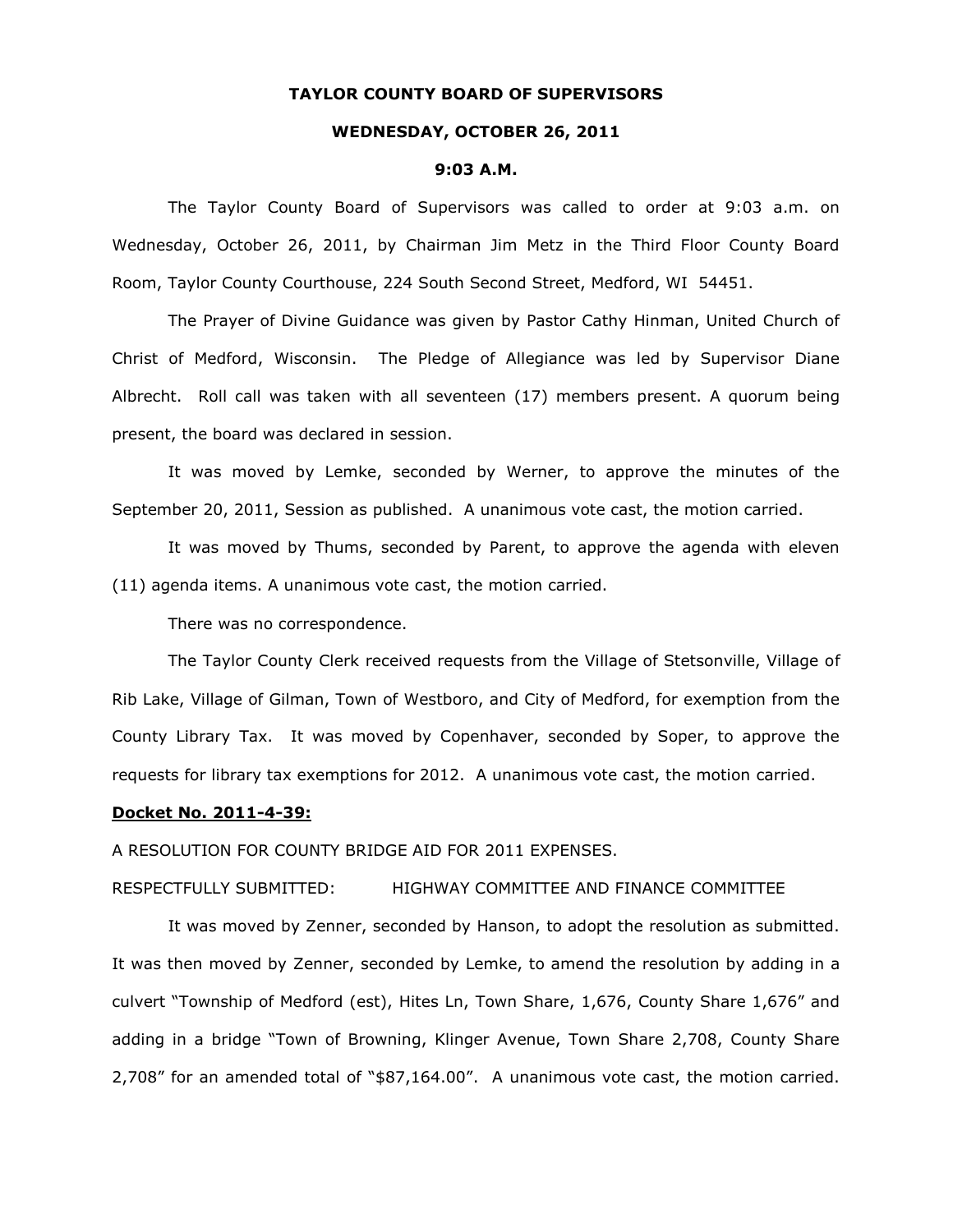The original resolution, as amended, was voted on. A unanimous vote cast, the motion carried. The item was declared adopted and became RESOLUTION NO. 72.

#### **Docket No. 2011-4-40:**

A RESOLUTION APPROVING THE 2012 HIGHWAY DEPARTMENT EQUIPMENT SCHEDULE.

RESPECTFULLY SUBMITTED: HIGHWAY COMMITTEE AND FINANCE COMMITTEE

It was moved by Zenner, seconded by Parent, to adopt the resolution as submitted.

A unanimous vote cast, the motion carried. The item was declared adopted and became

RESOLUTION NO. 73.

#### **Docket No. 2011-4-41:**

A RESOLUTION AUTHORIZING THE UNDESIGNATION OF FUNDS IN THE LAND ACQUISITION ACCOUNT (101.57120.0000.5821).

RESPECTFULLY SUBMITTED: FORESTRY AND RECREATION COMMITTEE AND FINANCE COMMITTEE

It was moved by Mildbrand, seconded by Fuchs, to adopt the resolution as submitted. A roll call vote cast, sixteen (16) voting aye, one (1) voting no (Bizer), the motion carried. The item was declared adopted and became RESOLUTION NO. 74.

#### **Docket No. 2011-4-42:**

A RESOLUTION TO APPROVE A SALARY INCREASE FOR THE NON-REPRESENTED EMPLOYEES FOR 2012.

RESPECTFULLY SUBMITTED: PERSONNEL COMMITTEE AND FINANCE COMMITTEE

It was moved by Bizer, seconded by Parent, to adopt the resolution as submitted. A

unanimous vote cast, the motion carried. The item was declared adopted and became

RESOLUTION NO. 75.

### **Docket No. 2011-4-43:**

AN ORDINANCE TO AMEND SECTION 1.01 AND SECTION 1.03, APPORTIONMENT, TAYLOR COUNTY CODE.

RESPECTFULLY SUBMITTED: REDISTRICTING COMMITTEE

It was moved by Lemke, seconded by Lewis, to adopt the ordinance as submitted. A unanimous vote cast, the motion carried. The item was declared adopted and became

#### ORDINANCE NO. 585.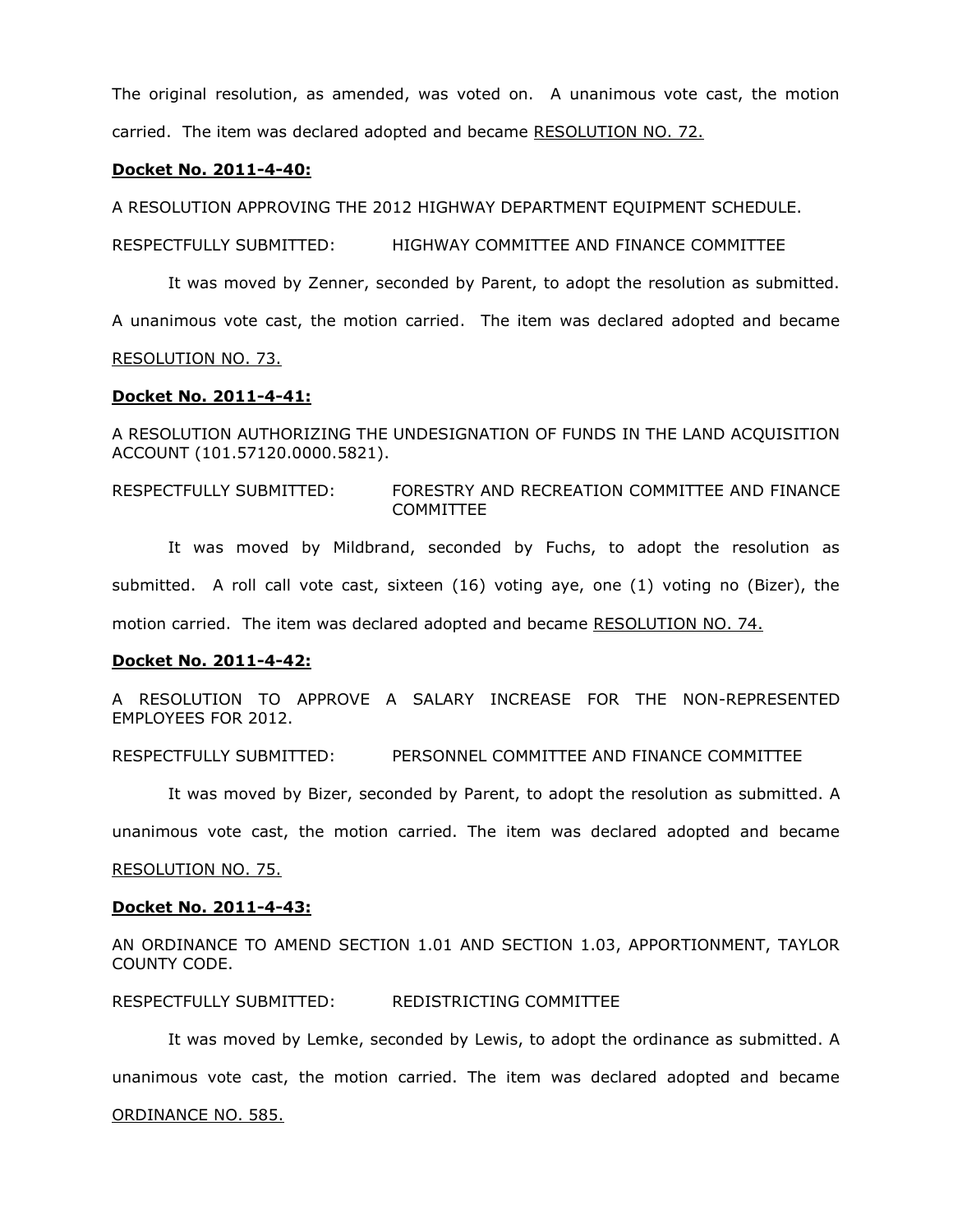# **Docket No. 2011-4-44:**

A RESOLUTION APPOINTING THE MEDICAL EXAMINER FOR TAYLOR COUNTY.

RESPECTFULLY SUBMITTED: LAW ENFORCEMENT AND EMERGENCY SERVICES COMMITTEE AND PERSONNEL COMMITTEE AND FINANCE COMMITTEE

It was moved by Hansen, seconded by Ewan, to adopt the resolution as submitted. A

unanimous vote cast, the motion carried. The item was declared adopted and became

#### RESOLUTION NO. 76.

### **Docket 2011-4-45:**

AN ORDINANCE TO CREATE SECTION 2.08(31), NOMINATION OF STANDING COMMITTEES BY THE COMMITTEE ON COMMITTEES AND RULES, COUNTY BOARD, TAYLOR COUNTY CODE.

### RESPECTFULLY SUBMITTED: COMMITTEE ON COMMITTEE AND RULES

It was moved by Fuchs, seconded by Thums, to adopt the ordinance as submitted. It was then moved by Fuchs, seconded by Albrecht, to amend the ordinance to read as follows: "(31) **Aging Disability Resource Center of the Northwoods (ADRC) Representative**. A Taylor County Board of Supervisor will be appointed to the ADRC of the Northwoods Board to represent Taylor County. An alternate may be appointed to attend ADRC Board meetings in the absence of the originally appointed member. The alternate will be a Taylor County Board member Supervisor." A unanimous vote cast, the motion carried. The original ordinance, as amended, was voted on. A unanimous vote cast, the motion carried. The item was declared adopted and became ORDINANCE NO. 586.

### **Docket No. 2011-4-46:**

A RESOLUTION TO APPROVE CORPORATION COUNSEL LEGAL SERVICES FOR 2012.

RESPECTFULLY SUBMITTED: EXECUTIVE COMMITTEE AND PERSONNEL COMMITTEE

It was moved by Lewis, seconded by Krug, to adopt the resolution as submitted. A unanimous vote cast, the motion carried. The item was declared adopted and became RESOLUTION NO. 77.

# **Docket No. 2011-4-47:**

A RESOLUTION REGARDING CONCERNS OVER THE MANAGEMENT OF THE CHEQUAMEGON-NICOLET NATIONAL FOREST.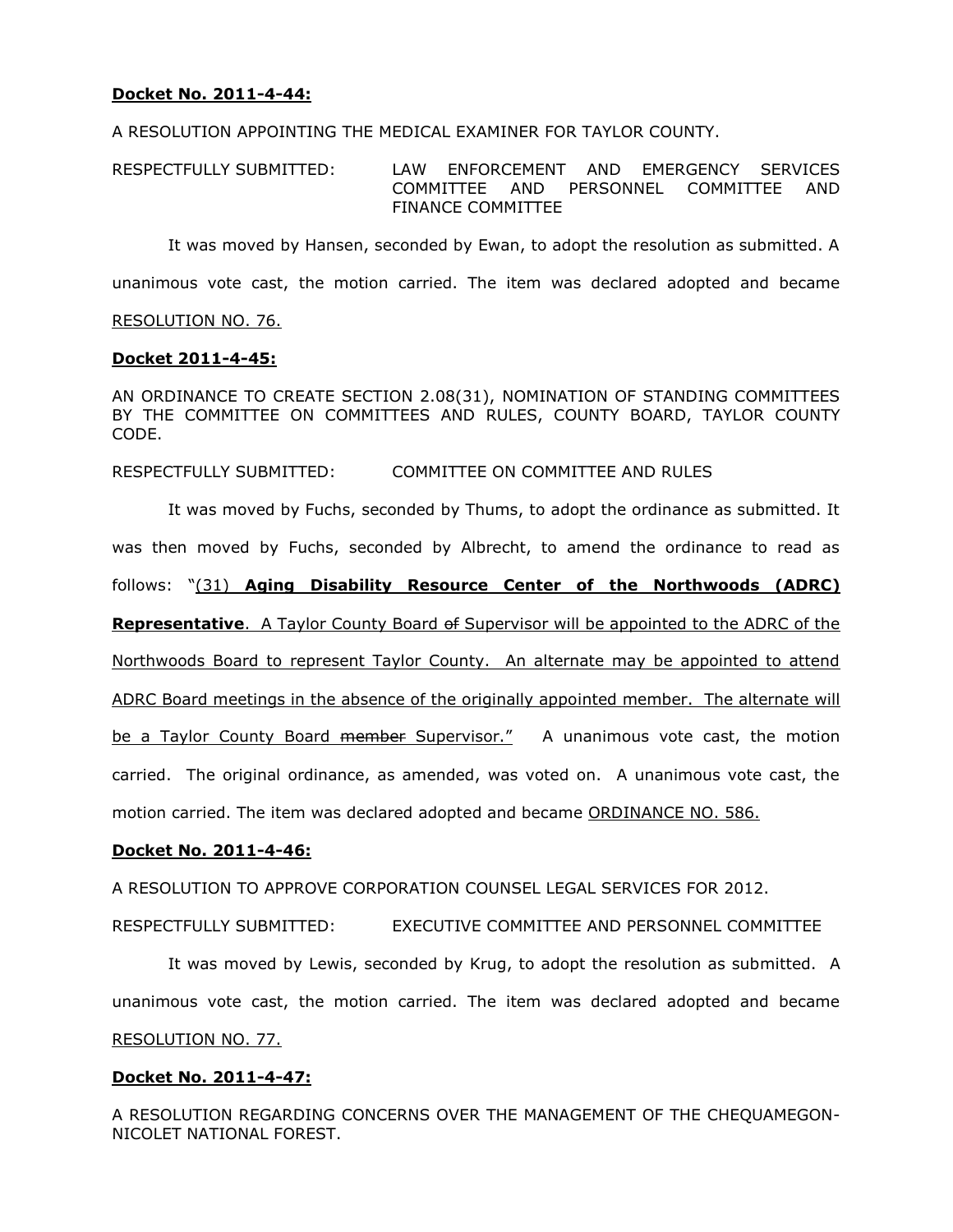### RESPECTFULLY SUBMITTED: FORESTRY AND RECREATION COMMITTEE

It was moved by Zenner, seconded by Bizer, to adopt the resolution as submitted. A unanimous vote cast, the motion carried. The item was declared adopted and became RESOLUTION NO. 78.

#### **Docket No. 2011-4-48:**

A RESOLUTION TO ESTABLISH THAT THE AGING AND DISABILITY RESOURCE CENTER (ADRC) OF THE NORTHWOODS STAFF WILL NOT BE TAYLOR COUNTY EMPLOYEES.

### RESPECTFULLY SUBMITTED: FINANCE COMMITTEE

It was moved by Bizer, seconded by Zenner, to adopt the resolution as submitted. After much discussion, Zenner requested to have a ballot vote for this resolution. It was moved by Lewis, seconded by Thums, to allow the ballot vote. A voice vote cast, fifteen (15) voting aye, two (2) voting no (Krug, Copenhaver), the motion carried. The original resolution was then voted upon by ballot vote. Marie Koerner was the ballot clerk. A ballot vote cast, nine (9) voting aye, eight (8) voting no (Ewan, Thums, Lemke, Albrecht, Mildbrand, Brooks, Copenhaver, Krug), the motion carried. The item was declared adopted and became RESOLUTION NO. 79.

#### **Docket No. 2011-4-49:**

AN ORDINANCE TO AMEND SECTION 2.24(1), SECTION 2.24(2)(c), AND SECTION 2.24(5), COMPENSATION OF COUNTY BOARD MEMBERS, COUNTY BOARD, TAYLOR COUNTY CODE.

RESPECTFULLY SUBMITTED: DAVE BIZER, JOHN WERNER III, DIANE ALBRECHT, ROLLIE THUMS, ROGER EWAN AND JIM METZ, COUNTY BOARD CHAIR

It was moved by Bizer, seconded by Albrecht, to adopt the ordinance as submitted. A clarification was made that this ordinance will be effective on April 17, 2012. Zenner requested to have a ballot vote for this resolution. It was moved by Lewis, seconded by Bizer, to allow the ballot vote. A voice vote cast, seventeen (17) voting aye, the motion carried. The original resolution was then voted upon by ballot vote. Linda Daniels was the ballot clerk. A ballot vote cast, twelve (12) voting aye, five (5) voting no (Mildbrand, Krug, Parent, Hansen, Lewis), the motion carried. The item was declared adopted and became ORDINANCE NO. 587.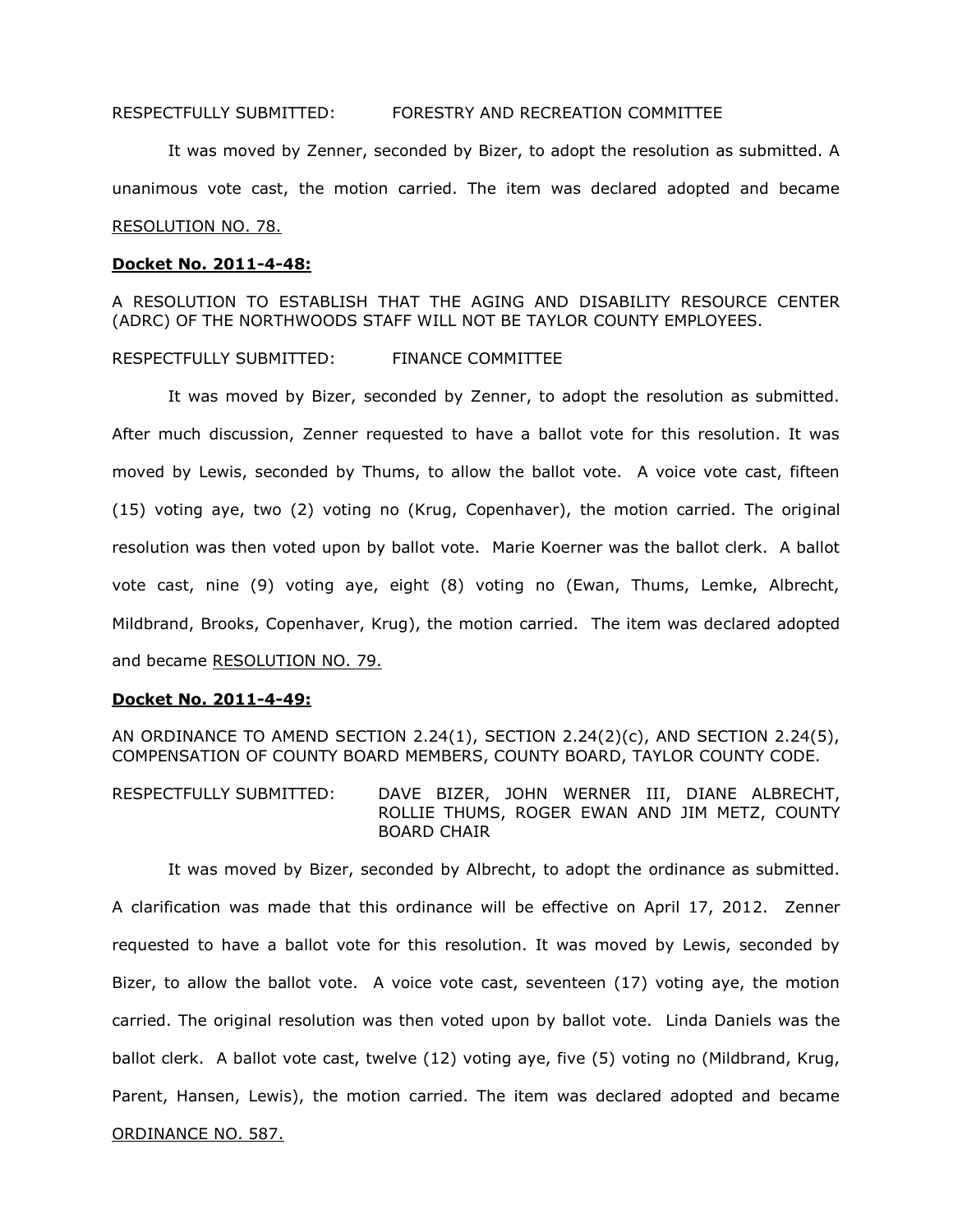Chairman Jim Metz recessed the County Board from 10:05 a.m. to 10:25 a.m. and convened as a Budget Hearing at 10:05 a.m.

#### **BUDGET HEARING**

Fred Parent, Finance Committee Chair, was the Chair for the Budget hearing.

Bruce Strama, County Clerk, reviewed the debt service report and proposed budget summary then proceeded with the reading of the 2012 summarized budget. Larry Brandl, County Accountant, addressed the board, answered questions and explained the budget process.

It was moved by Zenner, seconded by Bizer, to increase the budget in County Bridge Aid, Account No. 101-64240-0000-5829, by \$4,384.00 to total \$87,164.00. A roll call vote cast, seventeen (17) voting aye, the motion carried.

It was moved by Zenner, seconded by Mildbrand, to present the 2012 budget, as amended, to the County Board with a levy of \$10,035,266.00. A roll call vote cast, seventeen

(17) voting aye, the motion carried.

It was moved by Lemke, seconded by Bizer, to adjourn as a Budget Hearing at 10:25

a.m. and reconvene as a County Board. A unanimous vote cast, the motion carried.

Chairman Jim Metz called the County Board back into session at 10:35 a.m.

Supervisor Soper requested the reading of Docket No. 2011-4-50.

### **Docket No. 2011-4-50:**

AN ORDINANCE TO CREATE SECTION 40.08, FIREARMS OR WEAPONS PROHIBITED IN COUNTY BUILDINGS, COURTHOUSE, COUNTY OFFICES & BUILDINGS, TAYLOR COUNTY CODE.

## RESPECTFULLY SUBMITTED: BUILDINGS, GROUNDS, AND PARKS COMMITTEE AND JIM METZ, COUNTY BOARD CHAIR

It was moved by Zenner, seconded by Albrecht, to adopt the ordinance as submitted. Ken Schmiege, Corporation Counsel, answered questions from the board regarding the ordinance. It was moved by Lemke, seconded by Ewan, to table the ordinance. A voice vote cast, thirteen (13) voting aye, four (4) voting no (Lewis, Zenner, Bizer, Parent), the motion carried. The item is tabled.

### **Docket No. 2011-4-51:**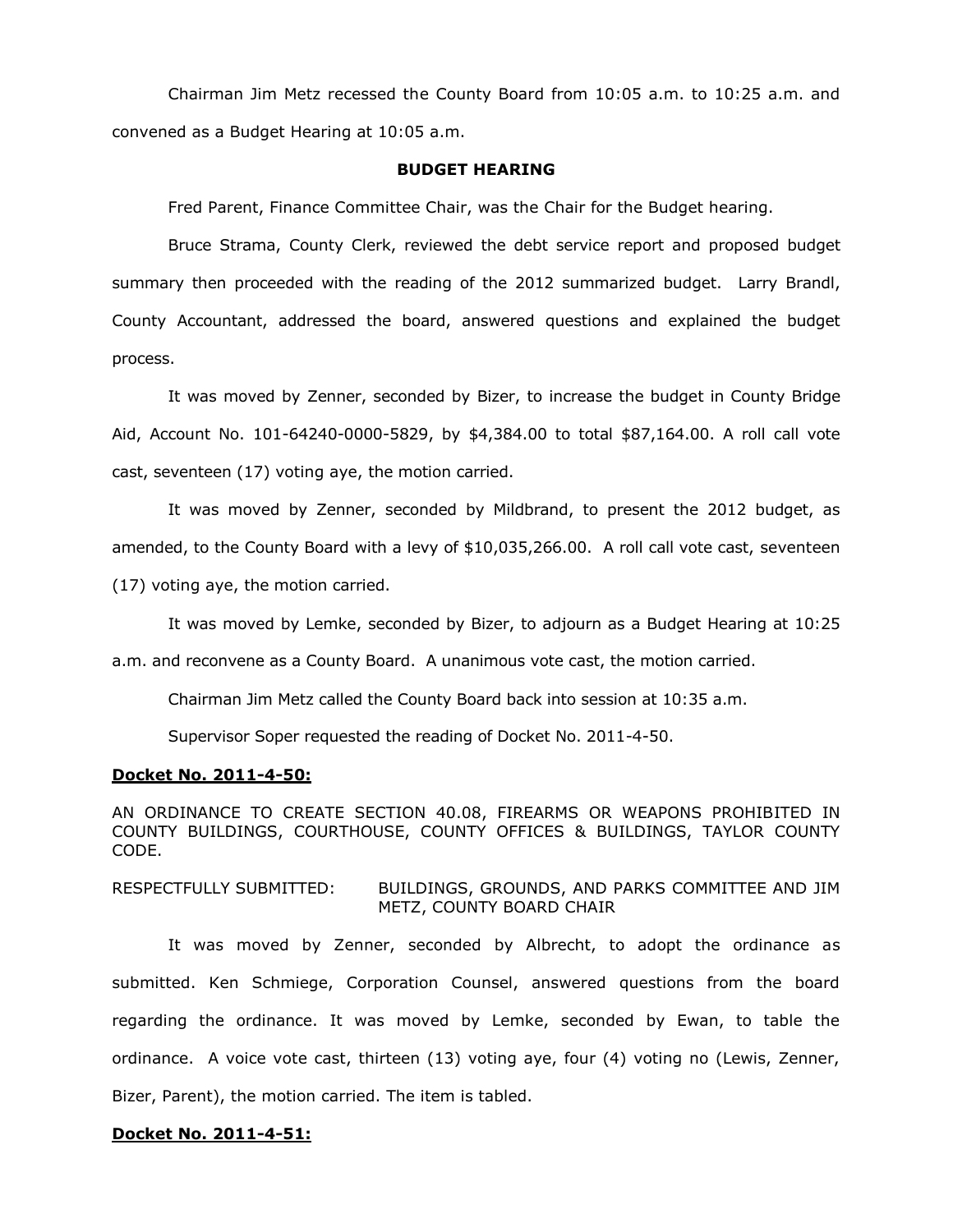AN ORDINANCE TO REPEAL SECTION 26.15, REGULATION OF FIREARMS IN TAYLOR COUNTY, PUBLIC PEACE AND GOOD ORDER, TAYLOR COUNTY CODE.

RESPECTFULLY SUBMITTED: JIM METZ, COUNTY BOARD CHAIR

It was moved by Lewis, seconded by Copenhaver, to adopt the ordinance as submitted. A unanimous vote cast, the motion carried. The item was declared adopted and became ORDINANCE NO. 588.

## **Docket No. 2011-4-52:**

A RESOLUTION TO ESTABLISH CERTAIN ACCOUNTS AS NON-LAPSING FOR 2012.

RESPECTFULLY SUBMITTED: FINANCE COMMITTEE

It was moved by Lewis, seconded by Thums, to adopt the resolution as submitted. A

unanimous vote cast, the motion carried. The item was declared adopted and became

### RESOLUTION NO. 80.

## **Docket No. 2011-4-53:**

A RESOLUTION TO APPROVE THE 2012 ANNUAL BUDGET FOR TAYLOR COUNTY AND TO APPROVE THE TAX LEVY TO BE APPORTIONED TO LOCAL DISTRICTS.

RESPECTFULLY SUBMITTED: FINANCE COMMITTEE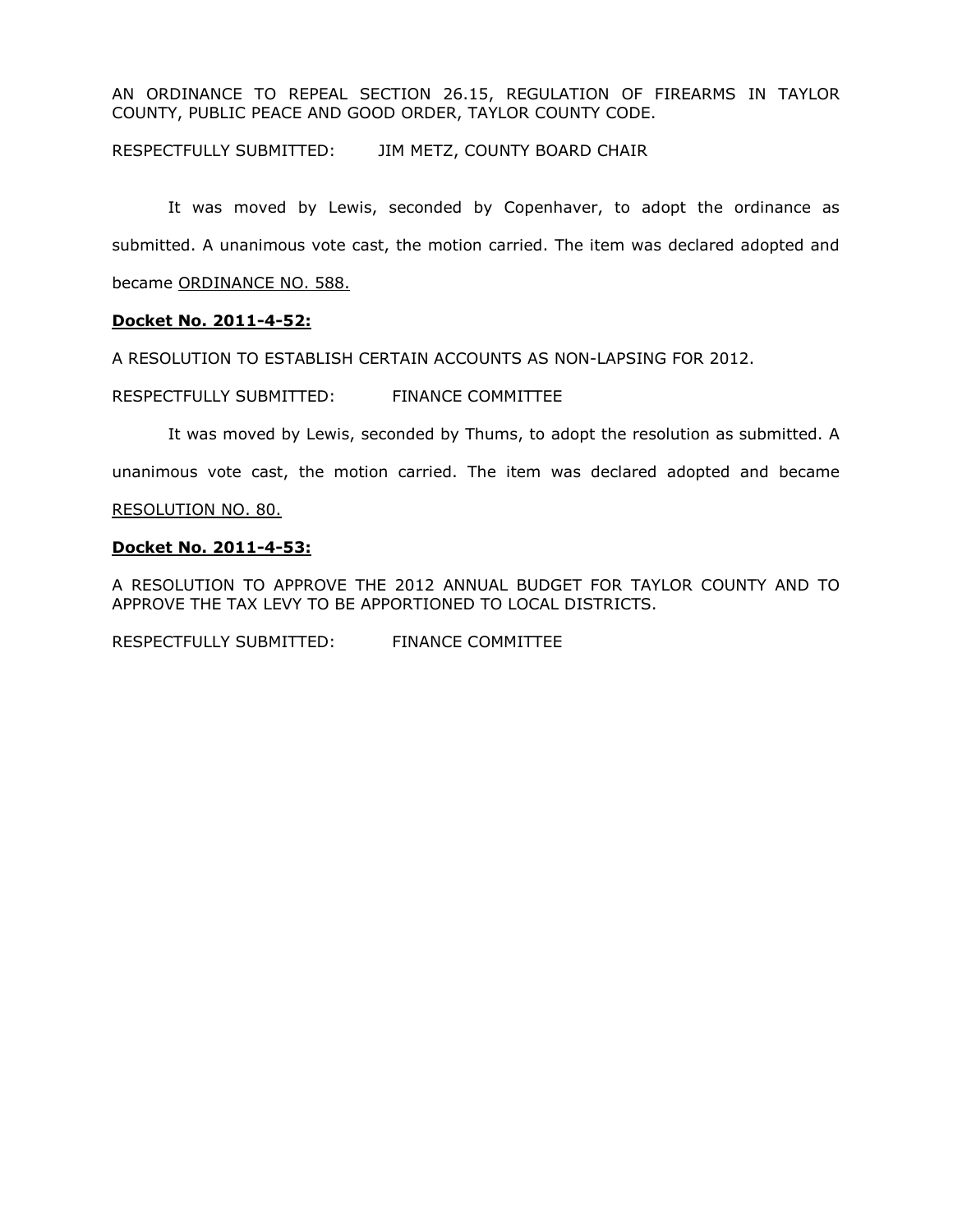# **TAYLOR COUNTY DEBT SERVICE REPORT General Government – As of December 31, 2011**

|                                 | <b>Issue</b><br>Amount | Interest<br>Rate | <b>Issue</b><br>Date | <b>Balance</b><br>12/31/11 | Levy<br><b>Principal</b> | Levy<br><b>Interest</b> | Final<br><b>Payment</b> |  |  |
|---------------------------------|------------------------|------------------|----------------------|----------------------------|--------------------------|-------------------------|-------------------------|--|--|
| <b>General Obligation Notes</b> |                        |                  |                      |                            |                          |                         |                         |  |  |
| <b>Highway Projects</b>         | \$960,000              | 3.48%            | 2/01/03              | \$115,000                  | \$115,000                | \$4,715                 | 12/01/12                |  |  |
| <b>General Obligation Bonds</b> |                        |                  |                      |                            |                          |                         |                         |  |  |
| <b>Refunding Bonds</b>          | \$7,335,000            | 3.84%            | 3/01/06              | \$5,745,000                | \$555,000                | \$213,021               | 3/01/20                 |  |  |
| <b>TOTALS:</b>                  |                        |                  |                      | \$5,860,000                | \$670,000                | \$217,736               |                         |  |  |

#### TOTAL LEVY FOR DEBT SERVICE

2011 - \$863,436

2012 - \$887,736

Maximum Allowed - \$1,648,500

Difference - (\$760,764) under amount allowed

#### TOTAL ALLOWABLE DEBT

5% of full equalized value

Calculated at \$1,279,084,700 x 5% = \$63,954,235

Actual Debt as of 12-31-11 - \$5,860,000

Percent of allowed – 9.2%

# **2012 TAYLOR COUNTY ADOPTED BUDGET SUMMARY**

| <b>FUND</b>                                                                                | <b>FUND</b><br><b>DESCRIPTION</b>                                   | <b>ACTUAL</b><br>2010  | <b>BUDGETED</b><br>2011 | <b>ADOPTED</b><br>2012 | 2012 ADOPTED<br><b>TAX LEVY</b> | <b>FUND</b><br><b>BALANCE</b><br>01/01/10        | <b>FUND</b><br><b>BALANCE</b><br>12/31/10 |  |
|--------------------------------------------------------------------------------------------|---------------------------------------------------------------------|------------------------|-------------------------|------------------------|---------------------------------|--------------------------------------------------|-------------------------------------------|--|
| <b>EXPENDITURES</b>                                                                        |                                                                     |                        |                         |                        |                                 |                                                  |                                           |  |
| 101<br>112                                                                                 | <b>General Government Operations</b><br><b>Independent Auditing</b> | \$10,799,690<br>22,700 | \$10,116,354<br>22,000  | \$10,471,718<br>26,000 | \$5,826,744<br>26,000           | \$3,124,165<br>3,812                             | \$3,055,709<br>112                        |  |
| 113                                                                                        | Fire Suppression                                                    | 328                    | $\Omega$                | $\Omega$               | $\mathbf{0}$                    | 1,715                                            | 1,388                                     |  |
| 201                                                                                        | Housing Authority Programs                                          | $\Omega$               | $\Omega$                | $\theta$               | $\Omega$                        | 2,803,904                                        | $\Omega$                                  |  |
| 202                                                                                        | <b>Nutrition Programs</b>                                           | 508,510                | 500,967                 | 505,897                | 13,623                          | 89,724                                           | 98,349                                    |  |
| 203                                                                                        | Commission on Aging                                                 | 156,602                | 140,832                 | 133,378                | 117,889                         | 67,753                                           | 71,405                                    |  |
| 204                                                                                        | Ambulance Replacement                                               | 187,524                | $\Omega$                | $\Omega$               | $\Omega$                        | (36, 134)                                        | (162, 634)                                |  |
| 301-309                                                                                    | Debt Service                                                        | 862,374                | 863.436                 | 887.736                | 872,736                         | $\Omega$                                         | $\Omega$                                  |  |
| 601                                                                                        | <b>Human Services</b>                                               | 7,274,813              | 7,173,518               | 7.270.890              | 1,024,077                       | 885,648                                          | 752,625                                   |  |
| 602                                                                                        | Home Nursing                                                        | 319,095                | 258,985                 | 228,797                | $\mathbf{0}$                    | 130,795                                          | 145,602                                   |  |
| 701                                                                                        | <b>Highway Operations</b>                                           | 4,957,810              | 5,335,496               | 5,262,628              | 2.154.197                       | 5.601.841                                        | 5,841,136                                 |  |
|                                                                                            | <b>TOTALS:</b>                                                      | \$25,089,446           | \$24,411,588            | \$24,787,044           | \$10,035,266                    | \$12,673,223                                     | \$9,803,692                               |  |
| <b>REVENUES</b>                                                                            |                                                                     |                        |                         |                        |                                 |                                                  |                                           |  |
| 101                                                                                        | <b>General Government Operations</b>                                | \$5,285,459            | \$4,384,923             | \$4,644,974            |                                 | MILL RATE PER \$1,000 OF EOUALIZED VALUE         |                                           |  |
| 201                                                                                        | Housing Authority Programs                                          | $\theta$               | $\Omega$                | $\Omega$               |                                 | 2010 MILL RATE: \$7.30                           |                                           |  |
| 202                                                                                        | <b>Nutrition Programs</b>                                           | 503,941                | 487,344                 | 492,274                |                                 | 2011 MILL RATE: \$7.75                           |                                           |  |
| 203                                                                                        | Commission on Aging                                                 | 39,959                 | 20,537                  | 15,489                 |                                 | 2012 MILL RATE: \$7.85                           |                                           |  |
| 301-309                                                                                    | Debt Service                                                        | 115,000                | 25,000                  | 15,000                 |                                 |                                                  |                                           |  |
| 601                                                                                        | Human Services                                                      | 6,299,428              | 6,235,441               | 6,246,813              |                                 | <b>EQUALIZED VALUE FOR COUNTY TAX PURPOSES</b>   |                                           |  |
| 602                                                                                        | Home Nursing                                                        | 333,901                | 258,985                 | 228,797                |                                 | \$1,275,394,200<br>2010:                         |                                           |  |
| 701                                                                                        | <b>Highway Operations</b>                                           | 2,972,414              | 3,110,805               | 3,108,431              |                                 | 2011:                                            | \$1,279,084,700                           |  |
|                                                                                            | <b>TOTALS:</b>                                                      | \$15,550,102           | \$14,523,035            | \$14,751,778           |                                 |                                                  |                                           |  |
| <b>TOTAL ADOPTED EXPENDITURES:</b><br><b>TOTAL ADOPTED REVENUES:</b><br>2011 ADOPTED LEVY: |                                                                     |                        | \$24,787,044            |                        |                                 | <b>COUNTY TAX LEVY</b>                           |                                           |  |
|                                                                                            |                                                                     |                        | \$14,751,778            |                        |                                 | 2010 LEVY: \$9,473,716<br>2011 LEVY: \$9,888,553 |                                           |  |
|                                                                                            |                                                                     |                        | \$10.035.266            |                        |                                 |                                                  |                                           |  |
|                                                                                            |                                                                     |                        |                         |                        |                                 | 2012 LEVY: \$10,035,266                          |                                           |  |

A copy of the entire 2012 Taylor County Budget as adopted, is available for public inspection at the County Clerk's office, Courthouse, Medford, Wisconsin during normal business hours.

*Bruce P. Strama, County Clerk*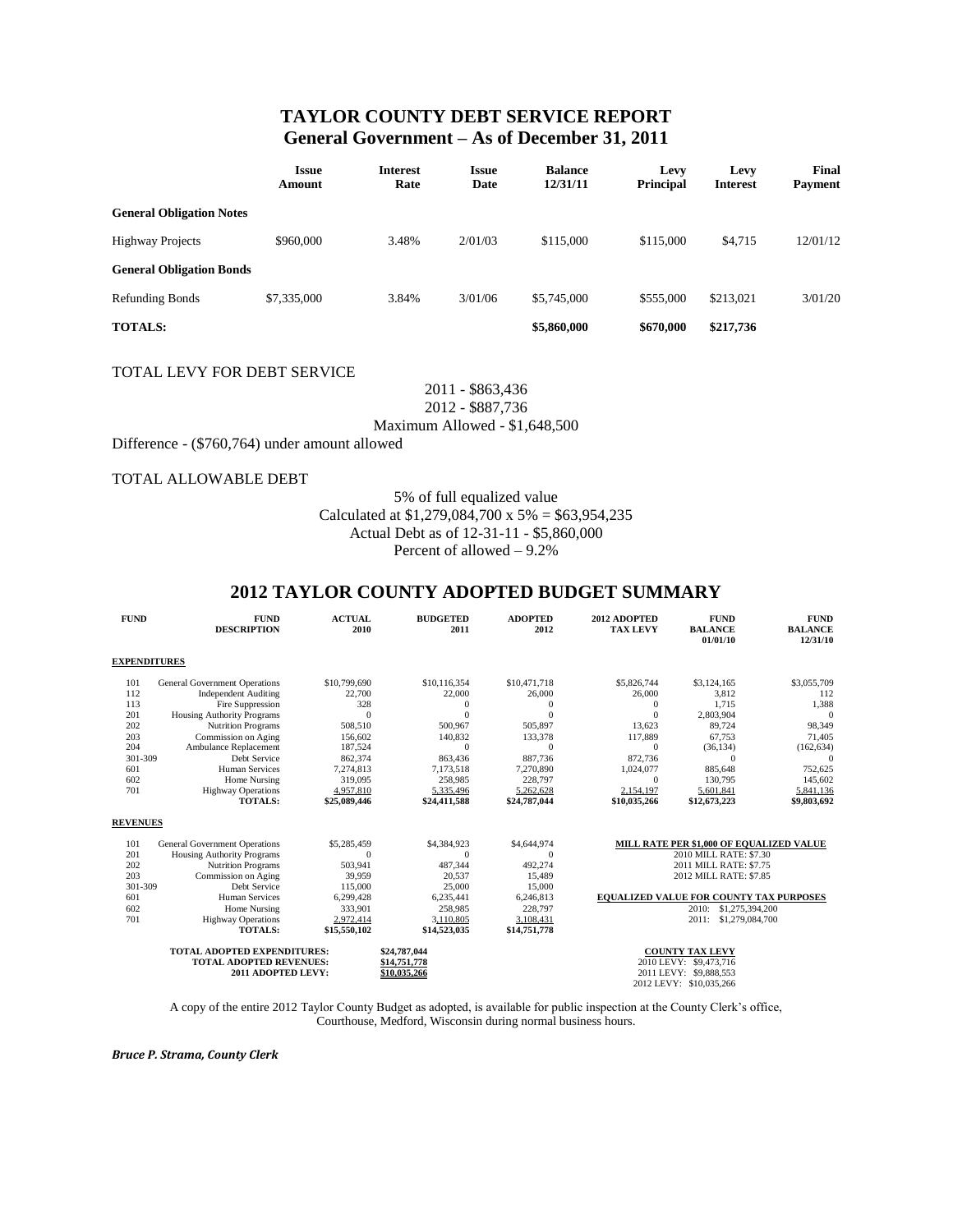It was moved by Krug, seconded by Zenner, to adopt the resolution as submitted with a tax levy of \$10,035,266 which is a 1.5% increase from the 2011 levy with a mill rate of \$7.85 per \$1,000 of equalized valuation, which is a 10 cent increase in mill rate from 2011. A roll call vote was cast, seventeen (17) voting aye, the motion carried. The item was declared adopted and became RESOLUTION NO. 81.

### **Docket No. 2011-4-54:**

A RESOLUTION APPROVING THE BLACK LAKE ASSESSOR'S PLAT, TOWN OF WESTBORO.

RESPECTFULLY SUBMITTED: LAND INFORMATION COMMITTEE

It was moved by Krug, seconded by Copenhaver, to adopt the resolution as submitted. A unanimous vote cast, the motion carried. The item was declared adopted and became RESOLUTION NO. 82.

Charles Zenner gave a report to the board regarding Taylor County Fair activities for 2011. No action was taken.

It was moved by Albrecht, seconded by Ewan, to adjourn subject to the call of the Chair. A unanimous vote cast, the motion carried. The meeting adjourned at 11:05 a.m.

> Bruce P. Strama Taylor County Clerk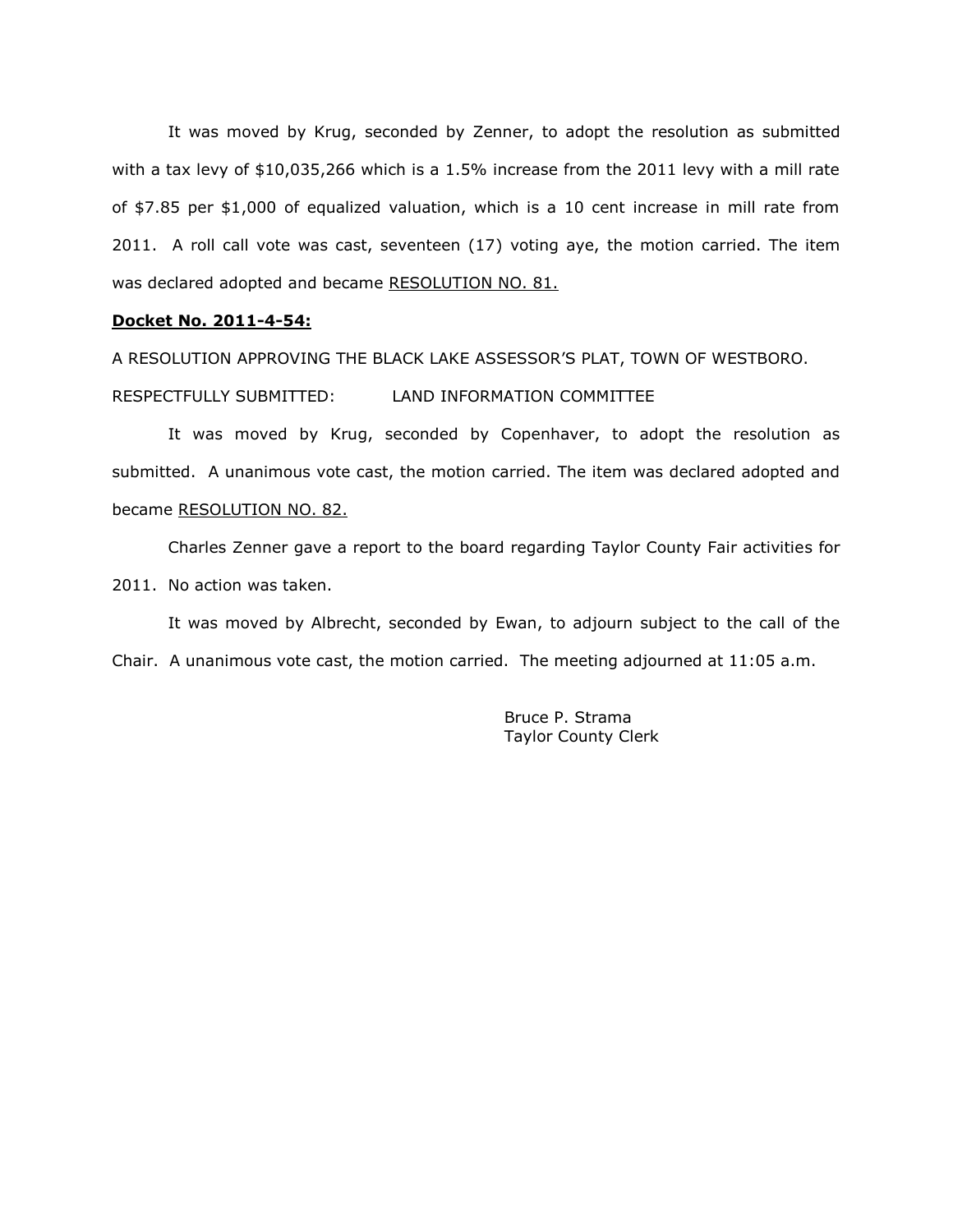### **TAYLOR COUNTY BOARD OF SUPERVISORS**

### **TUESDAY, SEPTEMBER 20, 2011**

#### **9:03 A.M.**

The Taylor County Board of Supervisors was called to order at 9:03 a.m. by Chairman Jim Metz on Tuesday, September 20, 2011, in the Third Floor County Board Room, Taylor County Courthouse, 224 South Second Street, Medford, WI 54451.

The Prayer of Divine Guidance was given by Pastor Joseph Dietrich, St. Andrew's Lutheran Parish, Goodrich & St. Peter's Lutheran Church Greenwood, WI. The Pledge of Allegiance was led by Supervisor Myron Brooks.

Roll call was taken by County Clerk Bruce Strama. Seventeen (17) members were present. A quorum being present, the Board was declared in session.

It was moved by Parent, seconded by Bizer, to approve the agenda with seventeen (17) items. A unanimous vote cast, the motion carried.

It was moved by Hansen, seconded by Ewan, to approve the minutes of the May 23, 2011, Session as published. A unanimous vote cast, the motion carried.

County Clerk Bruce Strama distributed a letter from the Village of Gilman expressing appreciation to Taylor County for the donation to the Village of Gilman Playground Project. He noted the letter would be kept in the county board office for safekeeping.

Chairman Jim Metz presented a plaque to Martha Seidl in memoriam of James G. Seidl from the Wisconsin County Highway Association. The Wisconsin County Highway Association had also provided a plaque in memoriam of Allen Beadles which will be forwarded to his family.

The County Board recessed from 9:15 a.m. to 9:50 a.m. to hold a Public Hearing, hosted by John Strochine, as part of the Citizen's Participation Plan required prior to approval of the Department of Commerce Loan to Gary Schumacher "Never Done Holsteins". Myron Schuster, Executive Director of Northwest Regional Planning Commission was present to provide an overview of Commission activities, which was followed by a Public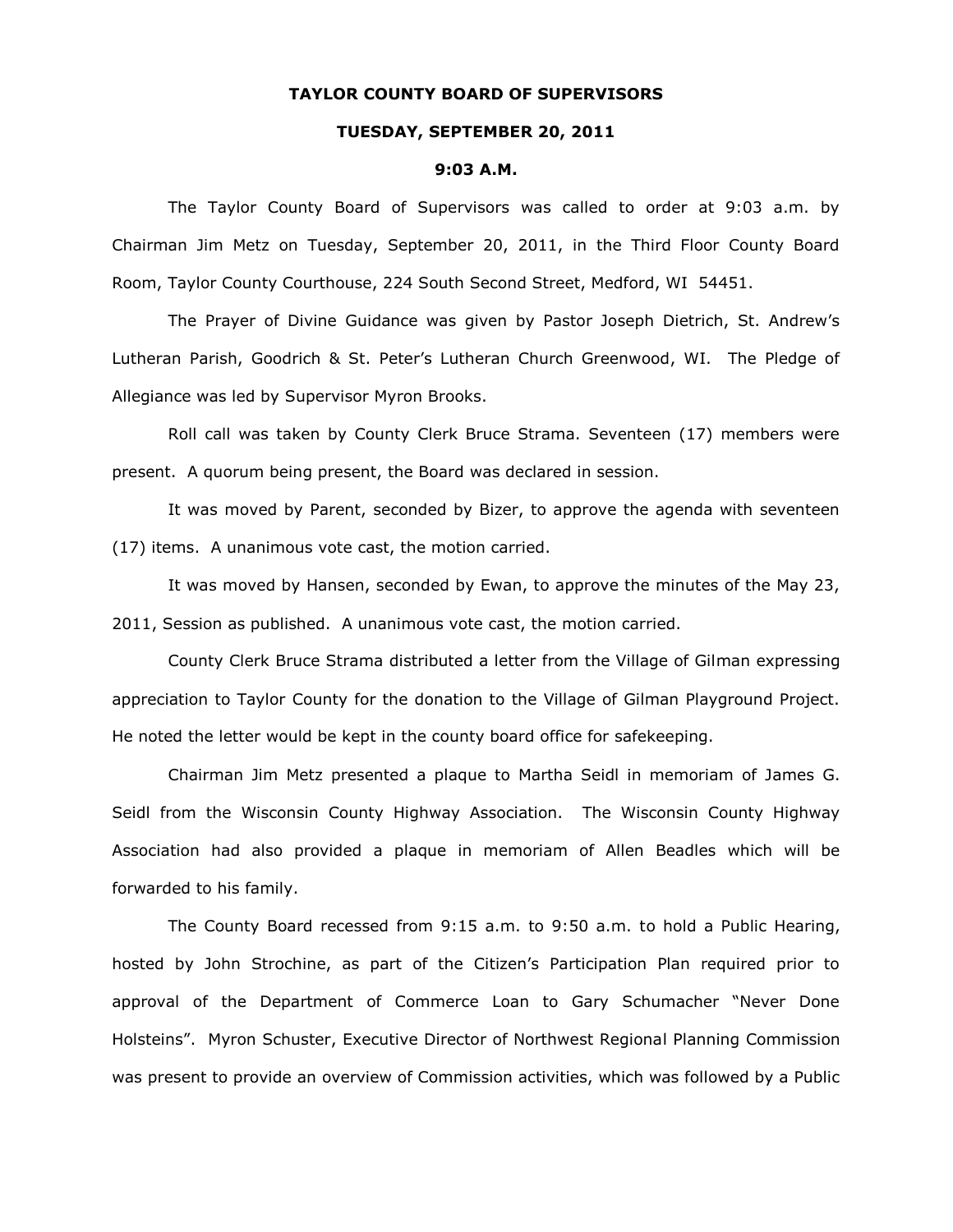Hearing regarding the Taylor County Supervisor District Redistricting Plan to be formally acted upon at the September 20, 2011, County Board Meeting.

The County Board reconvened at 9:50 a.m.

### **Docket No. 2011-3-25:**

A RESOLUTION AUTHORIZING SUBMISSION OF A CDBG-MVP-ED APPLICATION.

RESPECTFULLY SUBMITTED: JIM METZ, COUNTY BOARD CHAIR

It was moved by Copenhaver, seconded by Krug, to adopt the resolution as submitted. A unanimous vote cast, the motion carried. The item was declared adopted and became RESOLUTION NO. 65.

#### **Docket No. 2011-3-26:**

A RESOLUTION TO APPROVE A FINAL PLAN FOR REDISTRICTING THE TAYLOR COUNTY SUPERVISORY DISTRICTS.

RESPECTFULLY SUBMITTED: REDISTRICTING COMMITTEE

It was moved by Zenner, seconded by Lemke, to adopt the resolution as submitted. A unanimous vote cast, the motion carried. The item was declared adopted and became RESOLUTION NO. 66.

### **Docket No. 2011-3-27:**

A RESOLUTION TO ELECT A VETERANS SERVICE OFFICER FOR TAYLOR COUNTY.

RESPECTFULLY SUBMITTED: VETERANS SERVICE COMMITTEE

It was moved by Thums, seconded by Parent, to adopt the resolution as submitted. A unanimous vote cast, the motion carried. The item was declared adopted and became RESOLUTION NO. 67.

A presentation was held from 10:10 a.m. to 12:15 p.m. by Attorney Andy Phillips; Phillips Borowski, S.C., and Mike Blaska; Wisconsin Counties Association, regarding the effects of the Budget Repair Bill, County Structure, and County Board and Department Head roles and responsibilities. Following the presentation, the Board of Supervisors took a short break, with those that had contributed to a carry-in pizza and soda lunch offer, indulging in the locally prepared and delivered cuisine.

### **Docket No. 2011-3-28:**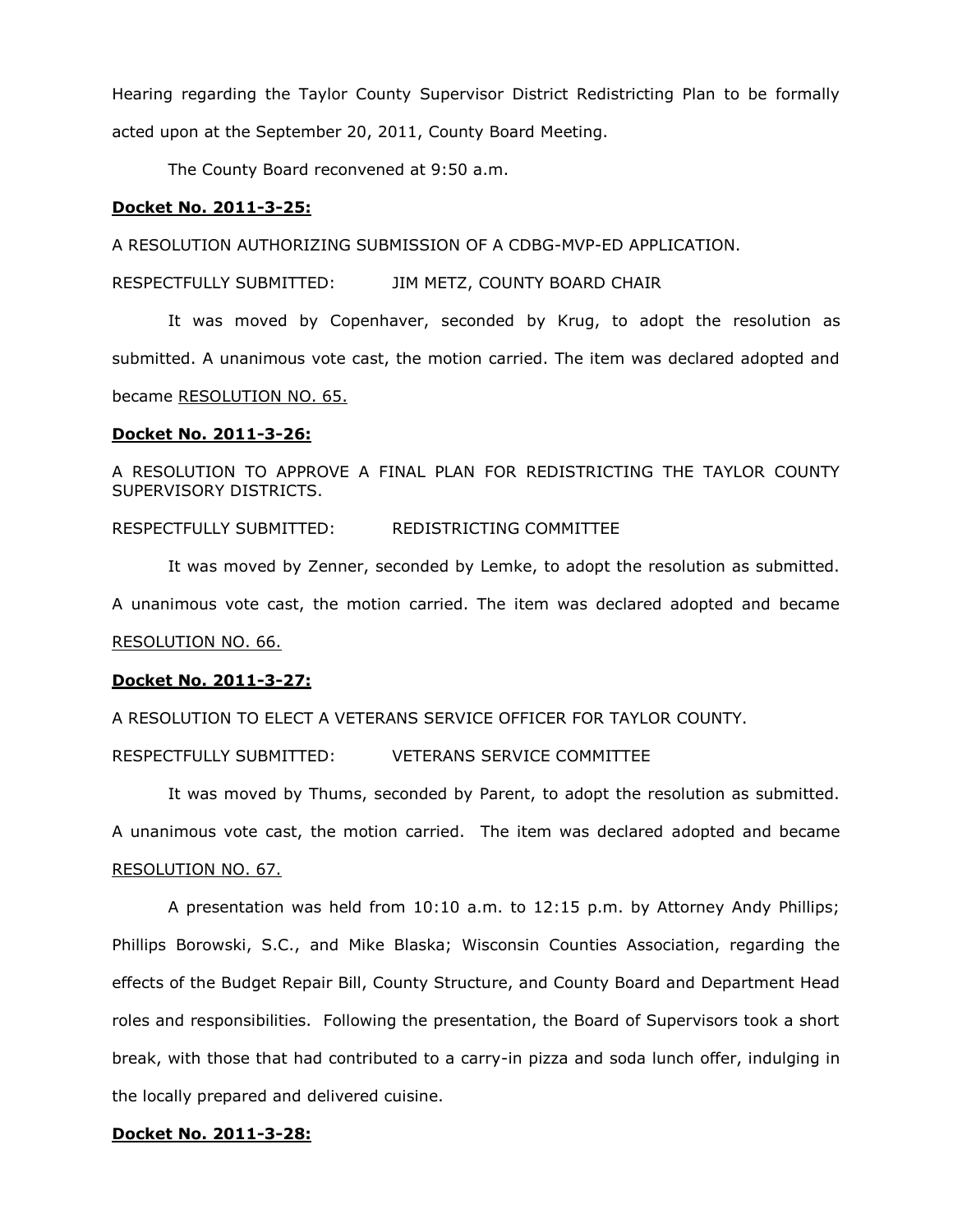RESOLUTION AUTHORIZING THE AGING AND DISABILITY RESOURCE CENTER (ADRC) OF THE NORTHWOODS TO APPLY FOR FUNDING FROM THE DEPARTMENT OF HEALTH SERVICES FOR OPERATION OF A REGIONAL ADRC SERVING FOREST, ONEIDA, TAYLOR, AND VILAS COUNTIES AND THE FOREST COUNTY POTAWATOMI COMMUNITY, THE LAC DU FLAMBEAU BAND OF LAKE SUPERIOR CHIPPEWA INDIANS, AND THE SOKAOGON CHIPPEWA COMMUNITY.

RESPECTFULLY SUBMITTED: ADRC & FAMILY CARE AD HOC COMMITTEE AND COMMISSION ON AGING AND HUMAN SERVICES BOARD

It was moved by Krug, seconded by Copenhaver, to adopt the resolution as submitted. Sherry Schuelke, Regional Quality Specialist for the Office of Resource Development, answered questions from the board relating to the resolution. It was then moved by Lemke, seconded by Copenhaver, to amend the resolution on Page 2 as follows: "WHEREAS, Taylor County will not hire individuals to staff the ADRC of the Northwoods satellite office in Taylor County, leaving that function to the ADRC of the Northwoods or a third party; and". Supervisor Krug requested a roll call vote. A roll call vote cast, ten (10) voting aye, seven (7) voting no (Zenner, Albrecht, Bizer, Fuchs, Thums, Lewis, Metz), the motion carried. The original resolution, as amended, was voted on. A roll call vote cast, twelve (12) voting aye, five (5) voting no (Zenner, Bizer, Fuchs, Lewis, Parent), the motion carried. The item was declared adopted and became RESOLUTION NO. 68.

Supervisor Lewis left the meeting at 1:15 p.m.

# **Docket No. 2011-3-29:**

AN ORDINANCE TO REPEAL SECTION 26.17(3)(b)1 AND AMEND SECTION 26.17(3)(b)2, TRUANCY, PUBLIC PEACE AND GOOD ORDER, TAYLOR COUNTY CODE.

RESPECTFULLY SUBMITTED: LAW ENFORCEMENT & EMERGENCY SERVICES COMMITTEE AND JIM METZ, COUNTY BOARD CHAIR

It was moved by Thums, seconded by Parent, to adopt the ordinance as submitted. It was then moved by Bizer, seconded by Zenner, to amend the ordinance by striking out the words "for either of" in subsection (b). Supervisor Bizer withdrew his amendment, Supervisor Zenner withdrew his second, the motion was withdrawn. The original ordinance was then voted on, a unanimous vote cast, the motion carried. The item was declared adopted and became ORDINANCE NO. 578.

### **Docket No. 2011-3-30:**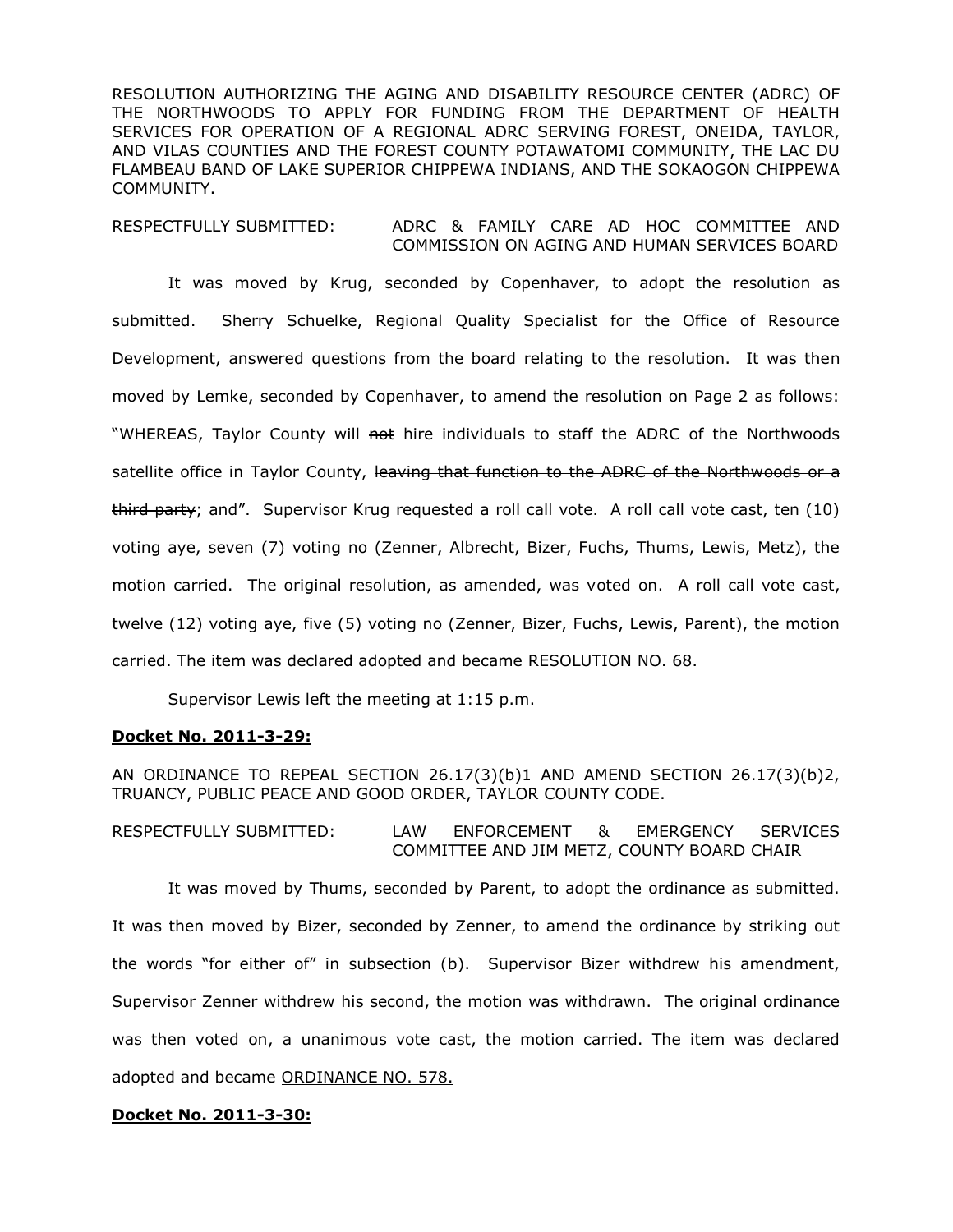AN ORDINANCE TO CREATE SECTION 26.18, ADOPTION OF STATE SMOKING PROHIBITIONS, PUBLIC PEACE & GOOD ORDER, TAYLOR COUNTY CODE.

RESPECTFULLY SUBMITTED: LAW ENFORCEMENT & EMERGENCY SERVICES COMMITTEE AND JIM METZ, COUNTY BOARD CHAIR

It was moved by Hansen, seconded by Albrecht, to adopt the ordinance as submitted. A unanimous vote cast, the motion carried. The item was declared adopted and

became ORDINANCE NO. 579.

## **Docket No. 2011-3-31:**

A RESOLUTION TO AMEND THE TAYLOR COUNTY FOREST COMPREHENSIVE LAND USE PLAN.

RESPECTFULLY SUBMITTED: FORESTRY AND RECREATION COMMITTEE

It was moved by Bizer, seconded by Zenner, to adopt the resolution as submitted. A

unanimous vote cast, the motion carried. The item was declared adopted and became

### RESOLUTION NO. 69.

### **Docket No. 2011-3-32:**

AN ORDINANCE TO AMEND SECTION 35.03, STATUTORY AUTHORIZATION, SECTION 35.07(1), HEIGHT LIMITATION ZONING, AND SECTION 35.17(1), DISTRICT AMENDMENTS, AIRPORT ZONING, TAYLOR COUNTY CODE.

RESPECTFULLY SUBMITTED: ZONING COMMITTEE AND AIRPORT COMMITTEE AND JIM METZ, COUNTY BOARD CHAIR

It was moved by Lemke, seconded by Parent, to adopt the ordinance as submitted. A

unanimous vote cast, the motion carried. The item was declared adopted and became

ORDINANCE NO. 580.

### **Docket No. 2011-3-33:**

AN ORDINANCE TO AMEND SECTION 54.11(3), DOG LICENSE REQUIRED, ANIMAL CONTROL REGULATIONS, TAYLOR COUNTY CODE.

RESPECTFULLY SUBMITTED: FINANCE COMMITTEE AND LAW ENFORCEMENT & EMERGENCY SERVICES COMMITTEE AND JIM METZ, COUNTY BOARD CHAIR

It was moved by Parent, seconded by Ewan, to adopt the ordinance as submitted. Sheriff Bruce Daniels answered questions from the board regarding the ordinance. A voice vote cast, eleven (11) voting aye, five (5) voting no (Zenner, Bizer, Thums, Soper, Metz),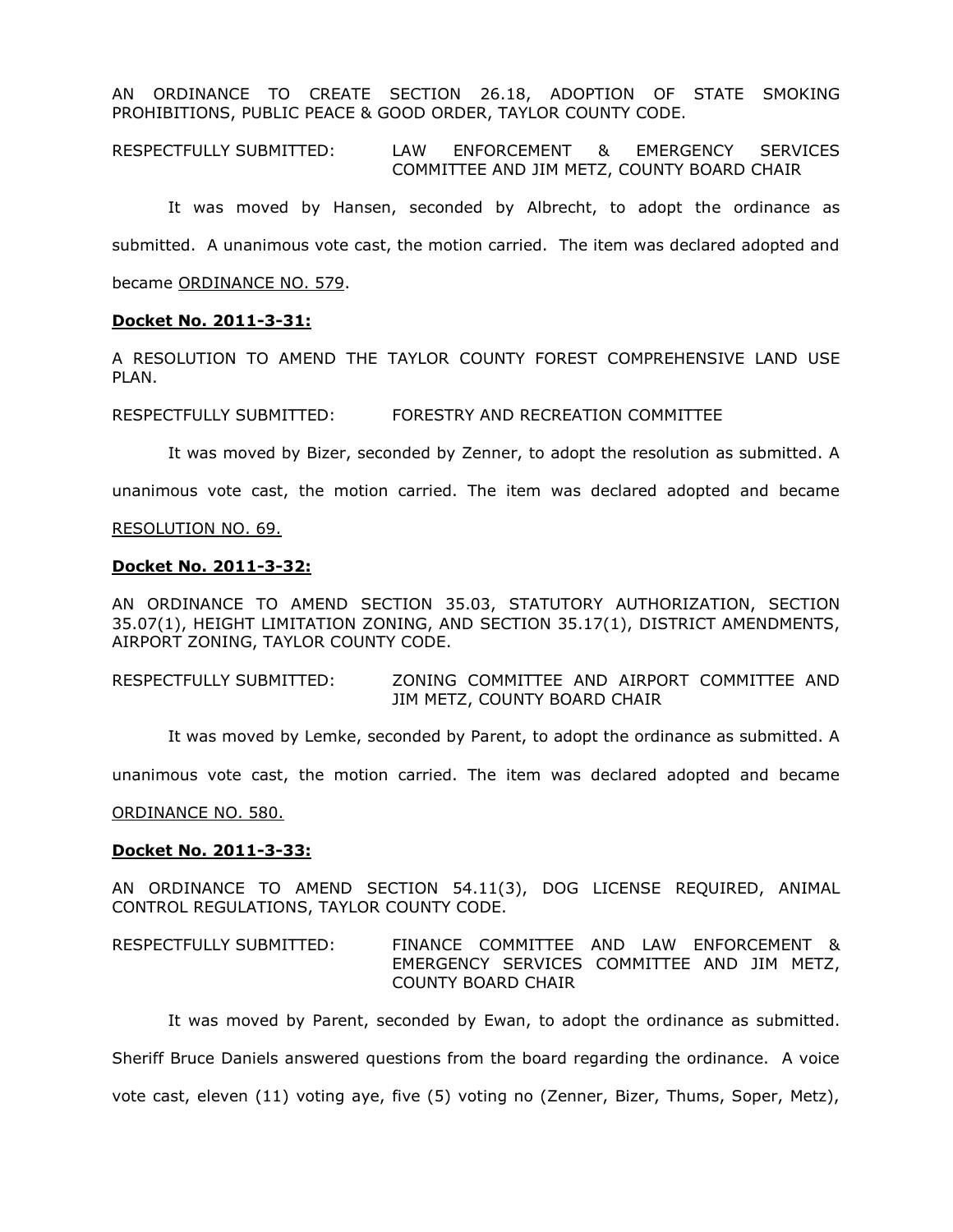one (1) absent (Lewis), the motion carried. The item was declared adopted and became ORDINANCE NO. 581.

#### **Docket No. 2011-3-34:**

A RESOLUTION ESTABLISHING THE TAYLOR COUNTY COMMUNICATIONS UPGRADE BUDGET.

RESPECTFULLY SUBMITTED: LAW ENFORCEMENT & EMERGENCY SERVICES COMMITTEE AND FINANCE COMMITTEE

It was moved by Parent, seconded by Hansen, to adopt the resolution as submitted. It was then moved by Copenhaver, seconded by Fuchs, to amend the resolution on page 2, first paragraph, to read as follows: "WHEREAS, a request to borrow  $up to $1,500,000.00$ </u> for the purpose of completing the necessary upgrades to Taylor County infrastructure is being made." A voice vote was cast, fifteen (15) voting aye, one (1) voting no (Parent), one (1) absent (Lewis), the motion carried. The original resolution, as amended, was voted on. A unanimous vote cast, the motion carried. The item was declared adopted and became RESOLUTION NO. 70.

#### **Docket No. 2011-3-35:**

A RESOLUTION AUTHORIZING THE SALE OF NOT TO EXCEED \$1,500,000.00 GENERAL OBLIGATION PROMISSORY NOTES.

RESPECTFULLY SUBMITTED: FINANCE COMMITTEE

It was moved by Mildbrand, seconded by Parent, to adopt the resolution as submitted. A unanimous vote cast, the motion carried. The item was declared adopted and became RESOLUTION NO. 71.

### **Docket No. 2011-3-36:**

AN ORDINANCE TO AMEND SECTION 20.01, BOARD OF CANVASS, FEES FOR PUBLIC SERVICE, TAYLOR COUNTY CODE.

RESPECTFULLY SUBMITTED: FINANCE COMMITTEE AND JIM METZ, COUNTY BOARD **CHAIR** 

It was moved by Zenner, seconded by Krug, to adopt the ordinance as submitted. A unanimous vote cast, the motion carried. The item was declared adopted and became ORDINANCE NO. 582.

### **Docket No. 2011-3-37:**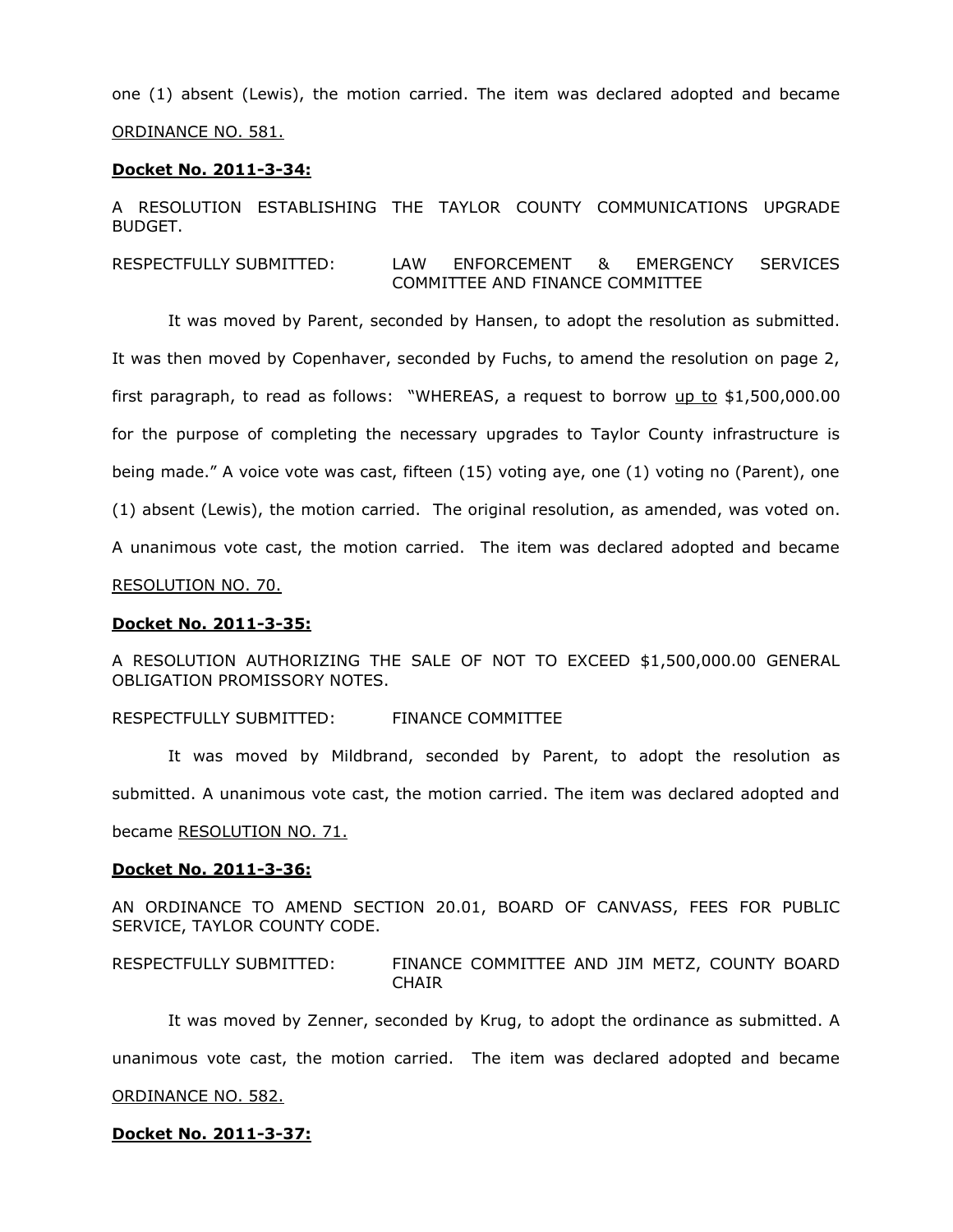AN ORDINANCE TO AMEND SECTION 2.24(4), COMPENSATION OF COUNTY BOARD MEMBERS, COUNTY BOARD, AND SECTION 3.24(3)(a), NON-REPRESENTED SALARY PLAN, COUNTY EMPLOYMENT, TAYLOR COUNTY CODE.

RESPECTFULLY SUBMITTED: FINANCE COMMITTEE AND PERSONNEL COMMITTEE AND JIM METZ, COUNTY BOARD CHAIR

It was moved by Zenner, seconded by Mildbrand, to adopt the ordinance as submitted. A unanimous vote cast, the motion carried. The item was declared adopted and became ORDINANCE NO. 583.

#### **Docket No. 2011-3-38:**

AN ORDINANCE TO REPEAL AND RECREATE SECTION 3.12, GRIEVANCE PROCEDURE, COUNTY EMPLOYMENT, TAYLOR COUNTY CODE.

RESPECTFULLY SUBMITTED: TRANSITION COMMITTEE AND JIM METZ, COUNTY BOARD CHAIR

It was moved by Mildbrand, seconded by Ewan, to adopt the ordinance as submitted.

A unanimous vote cast, the motion carried. The item was declared adopted and became

# ORDINANCE NO. 584.

Supervisor Parent requested to dispense with the reading of the 2010 Annual Report of the Taylor County Veterans Service Office and Veterans Service Commission and the 2010 Annual Report of the Taylor County Forest and Recreation Department.

It was moved by Krug, seconded by Lemke, to accept the 2010 Annual Report of the Taylor County Veterans Service Office and Veterans Service Commission and the 2010 Annual Report of the Taylor County Forest and Recreation Department. A unanimous vote cast, the motion carried.

It was moved by Albrecht, seconded by Werner, to adjourn subject to the call of the Chair. A unanimous vote cast, the motion carried. The meeting adjourned at 1:45 p.m.

> Bruce P. Strama Taylor County Clerk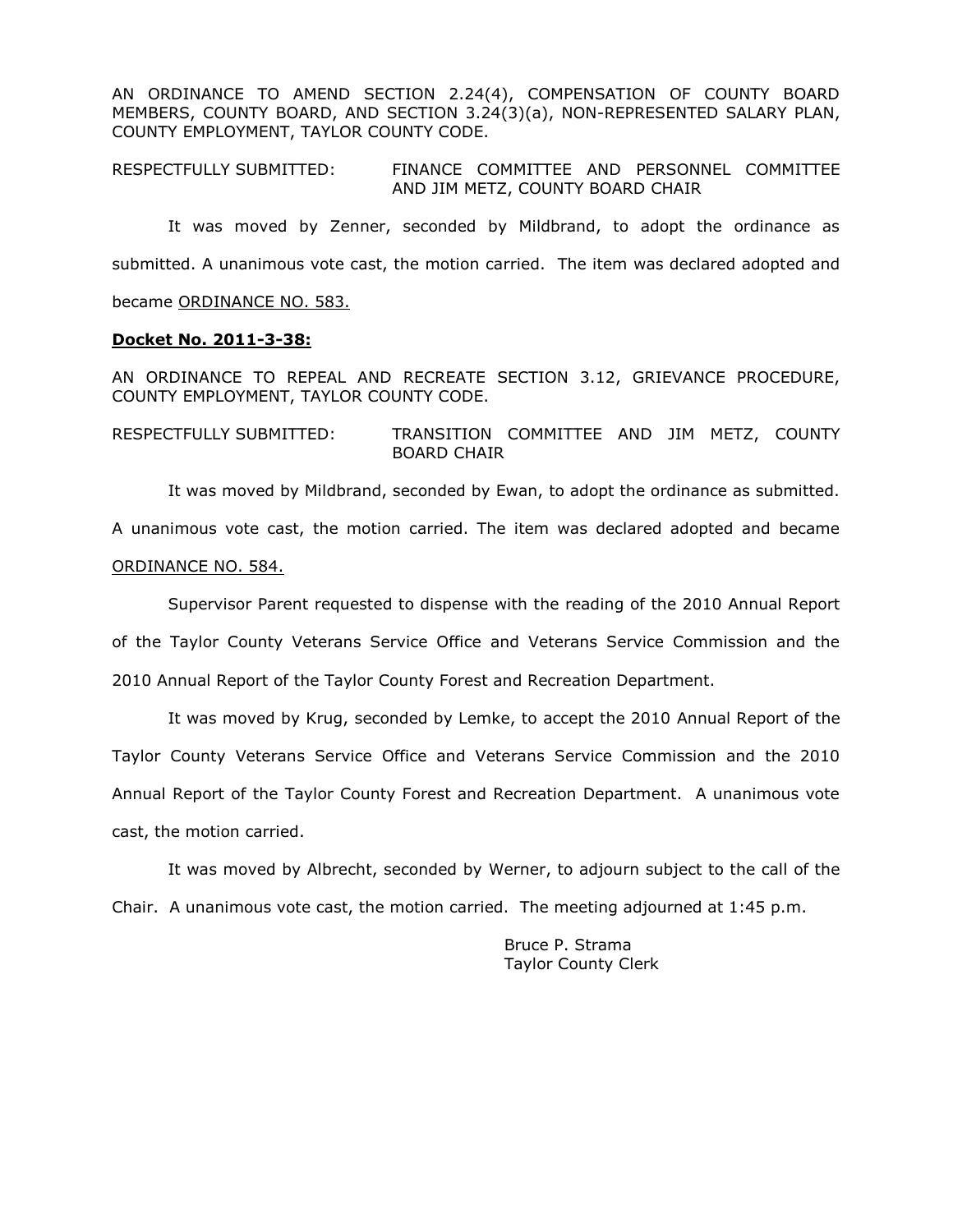### **TAYLOR COUNTY BOARD OF SUPERVISORS**

#### **MONDAY, MAY 23, 2011**

#### **9:04 A.M.**

The Taylor County Board of Supervisors was called to order at 9:04 a.m. by Chairman Jim Metz on Monday, May 23, 2011, in the Third Floor County Board Room, Taylor County Courthouse, 224 South Second Street, Medford, WI 54451.

The Prayer of Divine Guidance was given by Deacon Joe Stefancin, Holy Rosary Catholic Church, Medford, WI. The Pledge of Allegiance was led by Supervisor John Werner.

Roll call was taken by County Clerk Bruce Strama. Fourteen (14) members were present, three (3) absent, (Bizer, Fuchs, Seidl is deceased). A quorum being present, the Board was declared in session.

It was moved by Parent, seconded by Lewis, to approve the agenda with fourteen (14) items. A unanimous vote cast, the motion carried.

#### **Docket No. 2011-2-15:**

APPOINTMENT AND A RESOLUTION TO APPROVE THE APPOINTMENT OF TIM HANSEN AS DISTRICT 2 SUPERVISOR FOR THE REMAINDER OF THE CURRENT TERM.

### RESPECTFULLY SUBMITTED: JIM METZ, COUNTY BOARD CHAIR

It was moved by Zenner, seconded by Albrecht, to adopt the resolution as submitted. A unanimous vote cast, the motion carried. The item was declared adopted and became RESOLUTION NO. 59.

County Board member Tim Hansen was sworn in by Judge Ann Knox-Bauer and acknowledged his oath of office.

### **Docket No. 2011-2-16:**

A RESOLUTION IN MEMORIAM OF JAMES G. SEIDL.

### RESPECTFULLY SUBMITTED: JIM METZ, COUNTY BOARD CHAIR

It was moved by Zenner, seconded by Lemke, to adopt the resolution as submitted. A unanimous vote cast, the motion carried. The item was declared adopted and became RESOLUTION NO. 60.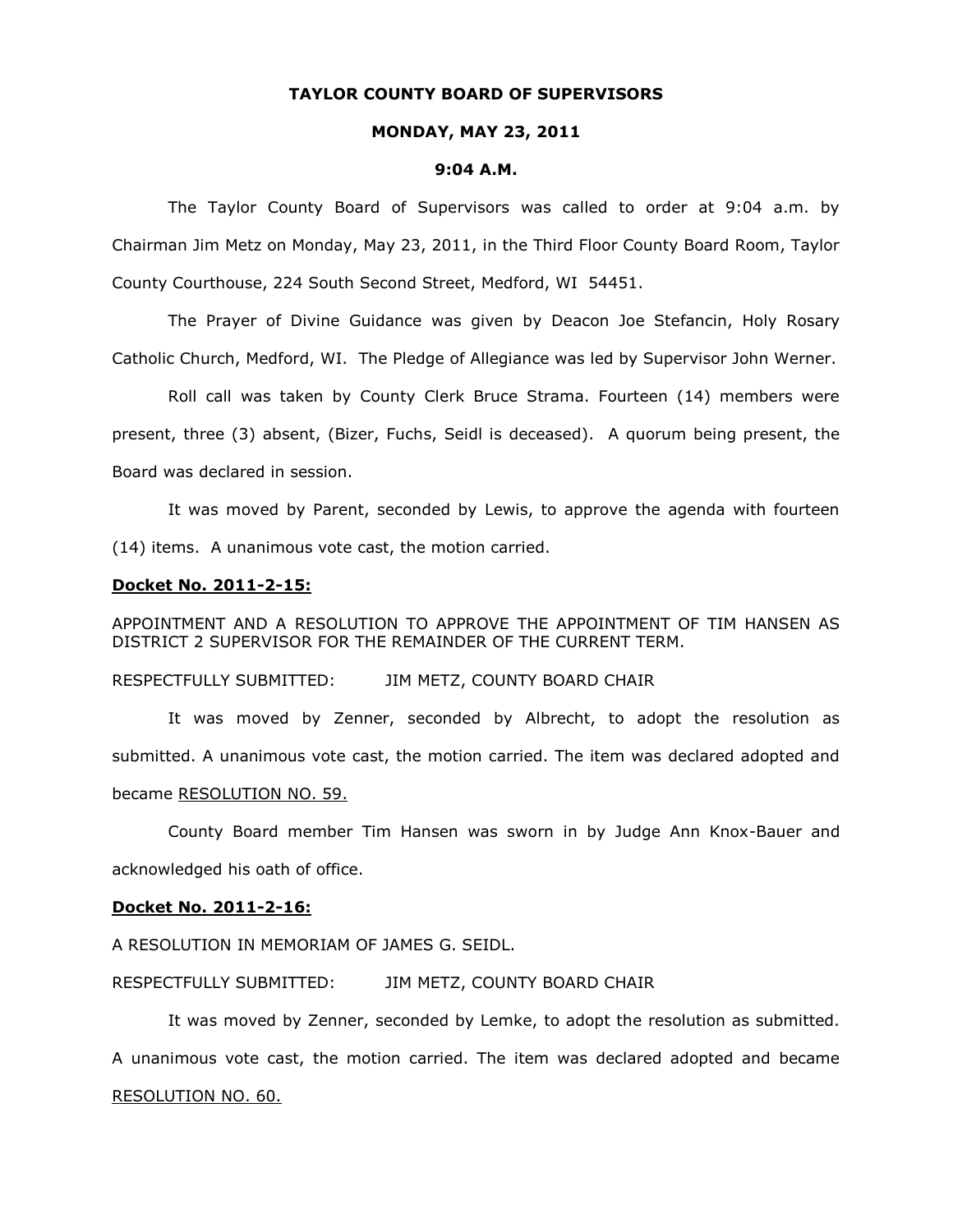Chairman Jim Metz presented a copy of the resolution to Martha Seidl. Martha said words of thanks to the board on behalf of Jim's years with the County. County Clerk Bruce Strama read a card to the board from Martha Seidl. A copy of the card will be on file in the County Board packet for safekeeping.

It was moved by Lewis, seconded by Thums, to approve the minutes of the April 19, 2011, Session as published. A unanimous vote cast, the motion carried.

The County Board recessed from 9:15 a.m. to 10:00 a.m. to allow the Committee on Committees and Rules to meet to make recommendations to the standing committees and to hold the Public Hearing for the Tentative Redistricting Plan.

Supervisor Bizer arrived at 9:44 a.m. and Supervisor Fuchs arrived at 9:45 a.m.

The County Board reconvened at 10:00 a.m.

The Committee on Committee and Rules members will remain the same with Jim Metz as Chair, Fred Parent, Lester Lewis, Diane Albrecht, John Werner III, and Charles Zenner.

It was moved by Parent, seconded by Thums, to approve the Committee on

Committees and Rules recommendations to the standing committees. A unanimous vote

cast, the motion carried. The committee appointments are as follows:

**PERSONNEL COMMITTEE:** Fred Parent, Chair; Charles Zenner; Lester Lewis; John Werner III; Dave Bizer

**LAW ENFORCEMENT & EMERGENCY SERVICES:** John Werner III, Chair; Fred Parent; Lester Lewis; Dave Lemke; Tim Hansen

**BOARD OF HEALTH:** Lester Lewis, Chair; Ray Soper; Tim Hansen; Rollie Thums; Regina Syryczuk; Pat Mertens; Carol Tuma; Terrie Flandermeyer

**HUMAN SERVICES BOARD:** Dave Bizer, Chair; Roger Ewan; Dave Krug; Dave Lemke; Rollie Thums; Scott Copenhaver; Rose Madlon; Lori Willner; Vicki Duffy

**FORESTRY & RECREATION COMMITTEE:** Charles Zenner, Chair; Dave Bizer; Scott Mildbrand; Mike Roiger

**ZONING COMMITTEE:** John Werner III, Chair; Dave Lemke; Dennis Fuchs

**SOLID WASTE & RECYCLING COMMITTEE:** John Werner III, Chair; Dave Lemke; Dennis Fuchs; Mike Roiger; Larry Ziembo; Barbara Kallenbach; John Fales; Larry Peterson, ex officio; Arlen Albrecht, ex officio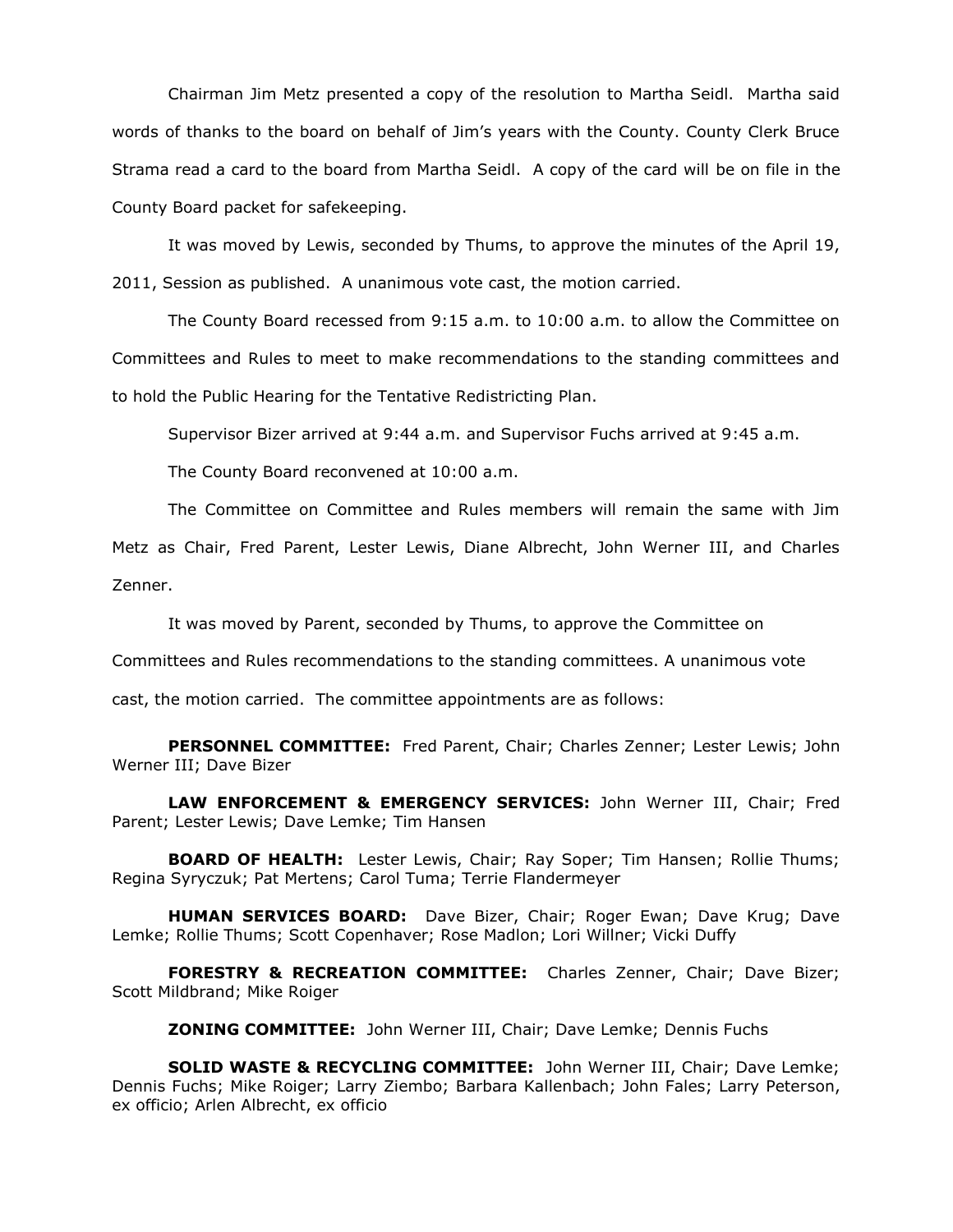**LAND INFORMATION COMMITTEE:** Lester Lewis, Chair; Ray Soper; David Krug; Craig Amundson; Dan Olson

**BUILDINGS, GROUNDS & PARKS COMMITTEE:** Diane Albrecht, Chair; Lester Lewis; Charles Zenner; Bruce Strama, ex officio

**COMMISSION ON AGING:** Diane Albrecht, Chair; Rollie Thums; Darla Jochimsen; Joyce Peterson; Paula Dubiak; Charlotte Brooks; Mary Bix; John Agen; Judy Troyk; Diane Niggemann, ex officio

**EDUCATION COMMITTEE:** Rollie Thums, Chair; Myron Brooks; Roger Ewan

**INFORMATION TECHNOLOGY COMMITTEE:** Dave Bizer, Chair; Tim Hansen; Roger Ewan; Carmen Thiede; Allen Poehnelt; Melissa Seavers, ex officio

**AIRPORT COMMITTEE:** John Werner III, Chair; Diane Albrecht; Fred Parent; Gary Machon; Roger Emmerich

**HOUSING AUTHORITY:** Charles Webster, Chair; Tammy Mann; Scott Copenhaver; Roger Ewan; Joe Tomandl; Casie Haubert

**TOURISM COMMITTEE:** Diane Albrecht, Chair; Dave Lemke; Scott Copenhaver; Krist Punzel; Paul Webb; Gary Jensen; Carol Mudgett; Arlen Albrecht, ex officio; Bruce Strama, ex officio

**RAILS-TO-TRAILS COMMISSION:** Dave Lemke, Chair; Marvin Kuenne; Don Albers; Bob Meyer; Mike Roiger, alternate

**TRAFFIC SAFETY COMMISSION:** Jess Sackmann; Bruce Daniels; Nick Synol; Jeff Olson, Traffic Safety, DOT Northwest Region; Douglas Notbohm, Dist. 6 State Patrol; Chris Gengler; Karl Kelz; Dorothy Falasky; Tim Hansen; Diane Niggemann; Thomas A. Knoop, DOT; Michael Wellner; Ken Coyer; Pat Sullivan

**VETERANS SERVICE COMMITTEE:** Ray Soper, Chair; Diane Albrecht; Rollie Thums

**VETERANS SERVICE COMMISSION:** Barry Anderson; Donald Schindler; Rev. Warren Behling

**CEP REPRESENTATIVE:** Rollie Thums; Roger Ewan, Alternate

**CO REP. TO NWRP COMMISSION:** Rollie Thums; Roger Ewan, Alternate

**INDIANHEAD COMMUNITY ACTION AGENCY:** Scott Copenhaver; Rollie Thums, Alternate

**LOCAL EMERGENCY PLANNING COMMITTEE:** Rollie Thums, Chair; Craig Amundson; Don Albers; Larry Peterson; Kathy Danen; Mike Danen; Patty Krug; Scott Lindow; George Marks; Jess Sackmann; Mark Kind; Michael Schaefer; Rhonda Reynolds; Sue Faber; Harry Sweda; Patrick Rose; Chris Gengler; John Fales; Russ Bullis; Mary Williams; Carol O'Leary; Tom Tallier; Fred Ebert

**LIBRARY BOARD:** Dave Lemke, Chair; Joe Greget; Darlene Wellner; Donna Walbeck; Angela Woyak; Eileen Grunseth; Marcy Thiede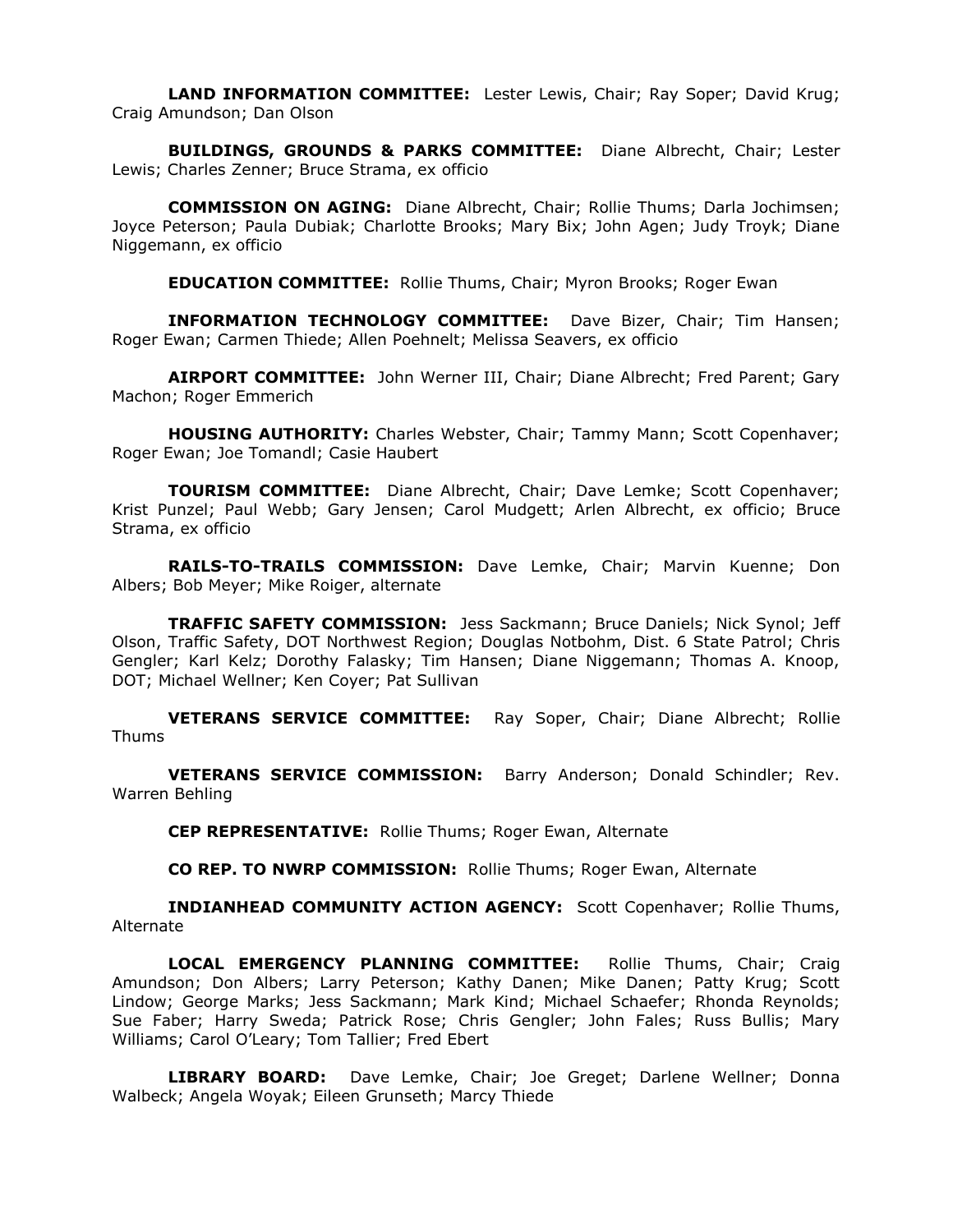**ECONOMIC DEVELOPMENT COMMITTEE:** Jim Metz, Chair; Fred Parent; Mike Wellner; Bill Breneman; John Lorenz; Wayne Tlusty; Greg Brunner; Lester Lewis; Debbie Conway; Vern Pernsteiner; Steve Deml; Bruce Strama, ex officio; Arlen Albrecht, ex officio; Sue Emmerich, ex officio

**FAIR BOARD REPRESENTATIVE:** Charles Zenner

**TRANSPORTATION COORDINATION:** Dave Bizer, Chair; Diane Albrecht; Rollie Thums

**LAND USE ADVISORY COMMITTEE:** John Werner III; Lester Lewis; Tim Peterson; Dan Olson; Cathy Mauer; Patricia Smith; Joe Sweda; Mike Roiger; Brian Kulas; Terry Schultz; Joyce Balciar; Allan Mueller; Greg Knight

**FAMILY SUPPORT PROGRAM ADVISORY COMMITTEE:** Olusola Adedokun; Kim Lewandowski; Lori Willner; Donna Kalmon; Michele Armbrust; Joseph Greget; Amber Fallos

**COP/LONG-TERM SUPPORT ADVISORY COMMITTEE:** Shirley Sloniker, Chair; Dennis Fuchs; Roger Ewan; Ingrid Purvis; Diane Niggemann; Judy Fillmore; Cheryl Ketelhut; Amber Fallos; vacant position; Shirley Kleist; Nancy Nelson; Frances Smith; Nancy Doberstein

**W-2 COMMUNITY STEERING COMMITTEE:** Arlen Albrecht, Chair; Peggy Kellnhofer; Susan Hady; Father Gerard Willger; Sharon Ludwig; Kathy Danen; Jill Koenig; Dan Harrell; Susie Nicks; Paul Thornton; Len Hamman; Sue Emmerich; Kris O'Leary

**MINING COMMITTEE:** Rollie Thums, Chair; Roger Ewan; Scott Copenhaver; Ray Soper; Dennis Fuchs

**BOARD OF ADJUSTMENTS:** Robert Prokop; Ray Mallo; David Krug; Ed Schlosser, alternate; Leroy Jensen, alternate

**EMERGENCY MEDICAL:** Chris Gengler; Craig Amundson; Jess Sackmann; Harry Sweda; vacant position

# **Docket No. 2011-2-17:**

A RESOLUTION TO APPROVE A TENTATIVE PLAN FOR REDISTRICTING THE TAYLOR COUNTY SUPERVISORY DISTRICTS.

RESPECTFULLY SUBMITTED: REDISTRICTING COMMITTEE

It was moved by Zenner, seconded by Parent, to adopt the resolution as submitted.

It was moved by Copenhaver, seconded by Soper, to amend Map Plan #5 as submitted. The proposed amendment would have the Towns of Aurora and Ford along with the Village of Gilman comprising Supervisory District 15, with the Towns of Taft, Roosevelt and Maplehurst along with the Village of Lublin comprising Supervisory District 16. A roll call vote cast, nine (9) voting aye, eight (8) voting no (Parent, Hansen, Zenner, Albrecht, Bizer, Thums, Lewis, Metz), the motion carried. The original resolution was voted on with the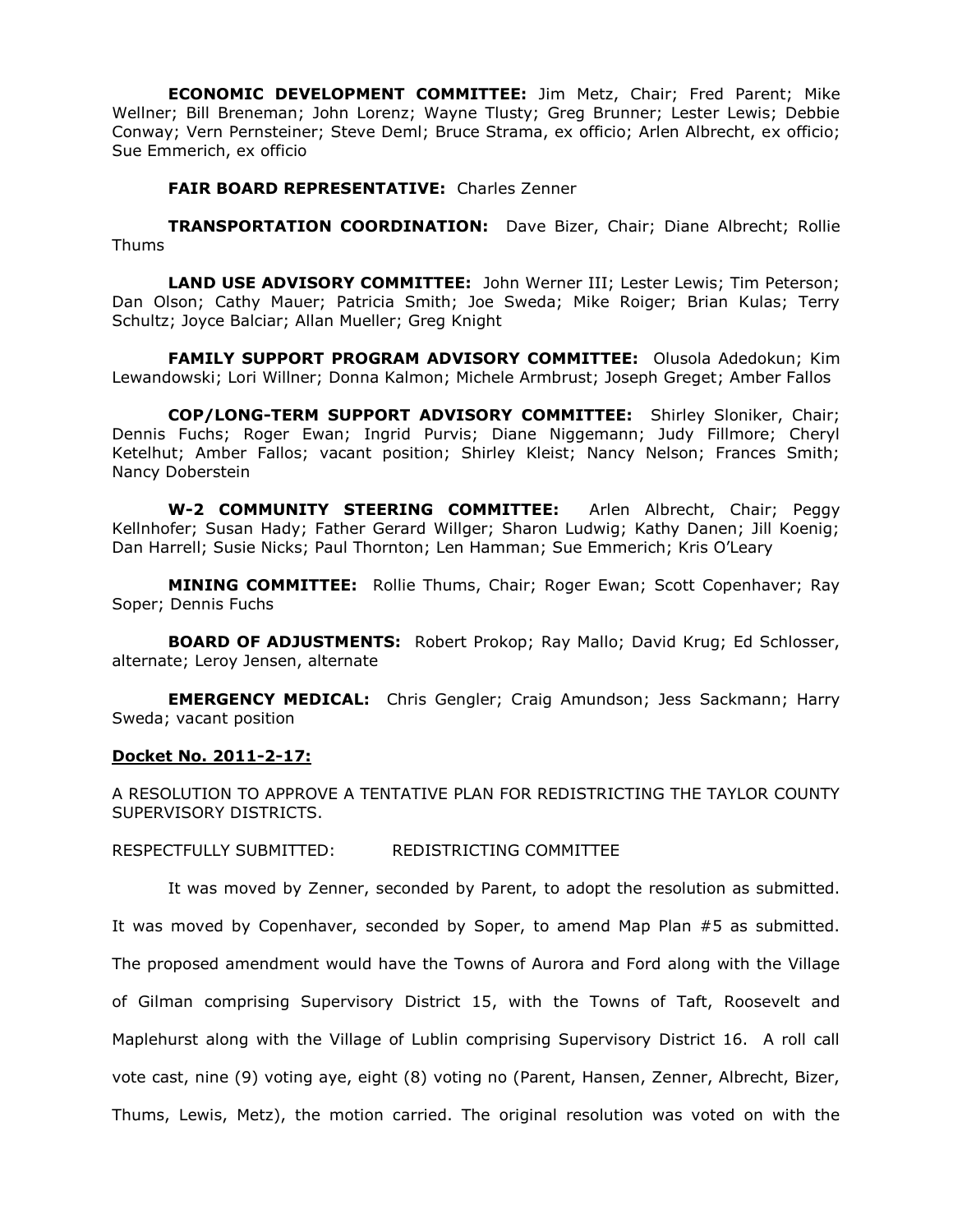amended tentative map, a roll call vote cast, seventeen (17) voting aye, the motion carried.

The item was declared adopted and became RESOLUTION NO. 61.

### **Docket No. 2011-2-18:**

A RESOLUTION TO ENTER INTO AN INTERGOVERNMENTAL COOPERATION AGREEMENT CREATING THE WOODLAND ENHANCED HEALTH SERVICES COMMISSION.

RESPECTFULLY SUBMITTED: HUMAN SERVICES BOARD

It was moved by Bizer, seconded by Lewis, to adopt the resolution as submitted. A roll call vote cast, seventeen (17) voting aye, the motion carried. The item was declared

adopted and became RESOLUTION NO. 62.

## **Docket No. 2011-2-19:**

A RESOLUTION AUTHORIZING THE TAYLOR COUNTY CLERK OF CIRCUIT COURTS TO CONTRACT WITH DEBT COLLECTORS FOR THE COLLECTION OF UNPAID FINES AND FORFEITURES.

RESPECTFULLY SUBMITTED: FINANCE COMMITTEE

It was moved by Fuchs, seconded by Parent, to adopt the resolution as submitted. A

unanimous vote cast, the motion carried. The item was declared adopted and became

RESOLUTION NO. 63.

### **Docket No. 2011-2-20:**

AN ORDINANCE TO REPEAL SECTION 27.13(2)(d), SPEED LIMITS, HIGHWAY REGULATIONS, TAYLOR COUNTY CODE.

RESPECTFULLY SUBMITTED: HIGHWAY COMMITTEE

It was moved by Thums, seconded by Werner, to adopt the ordinance as submitted. It was then moved by Werner, seconded by Lemke, to amend the resolution by not repealing Section 27.13(2)(d) and amend the paragraph by striking "S & S Lane" and replace it with "Allman Avenue". A unanimous vote cast, the motion carried. The original ordinance as amended was voted on. A unanimous vote cast, the motion carried. The item was declared adopted and became ORDINANCE NO. 574.

# **Docket No. 2011-2-21:**

A RESOLUTION APPROVING FUNDING FOR PARKING LOT IMPROVEMENTS AND EXPANSION AT THE PERKINSTOWN WINTER SPORTS AREA.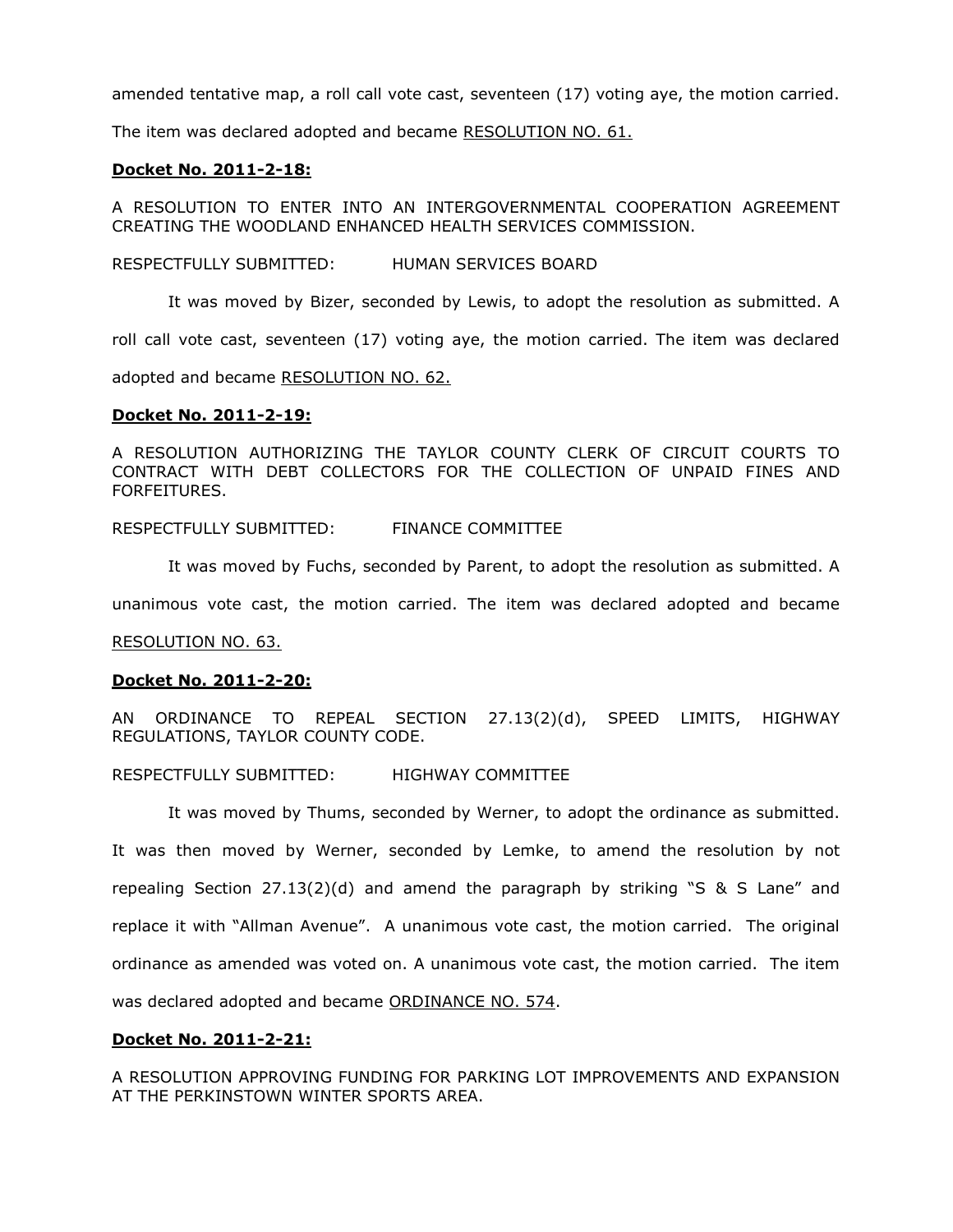It was moved by Lemke, seconded by Albrecht, to adopt the resolution as submitted. Dave Lemke updated the committee on the developments to date at the Perkinstown Winter Sports Area. A roll call vote cast, seventeen (17) voting aye, the motion carried. The item was declared adopted and became RESOLUTION NO. 64.

# **Docket No. 2011-2-22:**

AN ORDINANCE TO CREATE SECTION 9.18, SHERIFF'S FEES, SHERIFF'S DEPARTMENT, TAYLOR COUNTY CODE.

RESPECTFULLY SUBMITTED: LAW ENFORCEMENT AND EMERGENCY SERVICES COMMITTEE AND JIM METZ

It was moved by Lewis, seconded by Lemke, to adopt the ordinance as submitted. A

unanimous vote cast, the motion carried. The item was declared adopted and became

### ORDINANCE NO. 575.

### **Docket No. 2011-2-23:**

AN ORDINANCE TO CREATE SECTION 36.16, ACCESS TO AIRPORTS FROM RESIDENTIAL PROPERTY, TAYLOR COUNTY AIRPORT AERONAUTICAL SERVICES, TAYLOR COUNTY CODE.

RESPECTFULLY SUBMITTED: AIRPORT COMMITTEE AND JIM METZ

It was moved by Lewis, seconded by Albrecht, to adopt the ordinance as submitted.

A unanimous vote cast, the motion carried. The item was declared adopted and became

ORDINANCE NO. 576.

### **Docket No. 2011-2-24:**

AN ORDINANCE TO AMEND SECTION 2.24(4), COMPENSATION OF COUNTY BOARD MEMBERS, COUNTY BOARD, AND SECTION 3.24(3)(a), NON-REPRESENTED SALARY PLAN, COUNTY EMPLOYMENT, TAYLOR COUNTY CODE.

RESPECTFULLY SUBMITTED: FINANCE COMMITTEE AND PERSONNEL COMMITTEE AND JIM METZ

It was moved by Zenner, seconded by Ewan, to adopt the ordinance as submitted. It

was then moved by Mildbrand, seconded by Krug, to amend the ordinance in Section 1 of

the ordinance to read "(4) County Board members attending out-of-town conferences,

conventions, meetings or seminars will be paid full per diem, and reimbursed for necessary

expenses for meals with a \$25.00 per day limit, lodging (unless either or both are included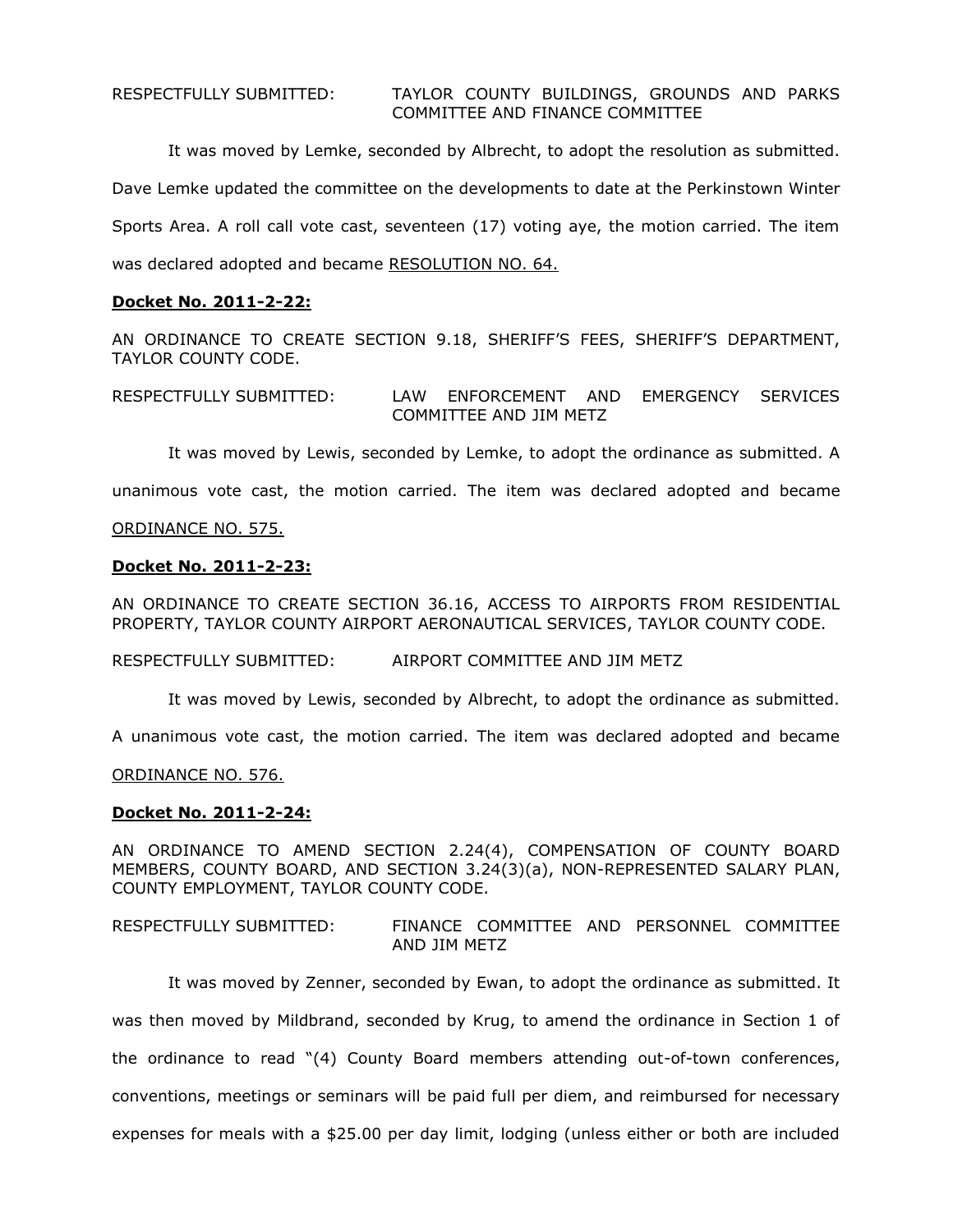in the registration fee), both to be supported by receipts, and mileage for driving his/her personal vehicle. County Board members will use the county vehicle for travel if one is available, if the trip is over thirty miles. If county board supervisor does not use a county vehicle and one is available, mileage payment would be withheld. All attempts will be made to honor the individual that is going the longest distance or the event that would be the biggest cost saving for the County" and amending Section 2 of the ordinance to read "(a) Mileage at the County's standard allowance as stated in Section 2.24(3), Taylor County Code, if the employee drives his/her personal vehicle (except commuting between home and work). However, employees will use a county vehicle for travel if one is available, if the trip is over thirty miles. If employee does not use a county vehicle and one is available, mileage payment would be withheld. All attempts will be made to honor the individual that is going the longest distance or the event that would be the biggest cost saving for the County." A voice vote cast, sixteen (16) voting aye, one (1) voting no (Bizer), the motion carried. The original ordinance as amended was voted on, sixteen (16) voting aye, one (1) voting no (Bizer), the motion carried. The item was declared adopted and became ORDINANCE NO. 577.

It was moved by Albrecht, seconded by Hanson, to adjourn subject to the call of the Chair. A unanimous vote cast, the motion carried. The meeting adjourned at 10:55 a.m.

> Bruce P. Strama Taylor County Clerk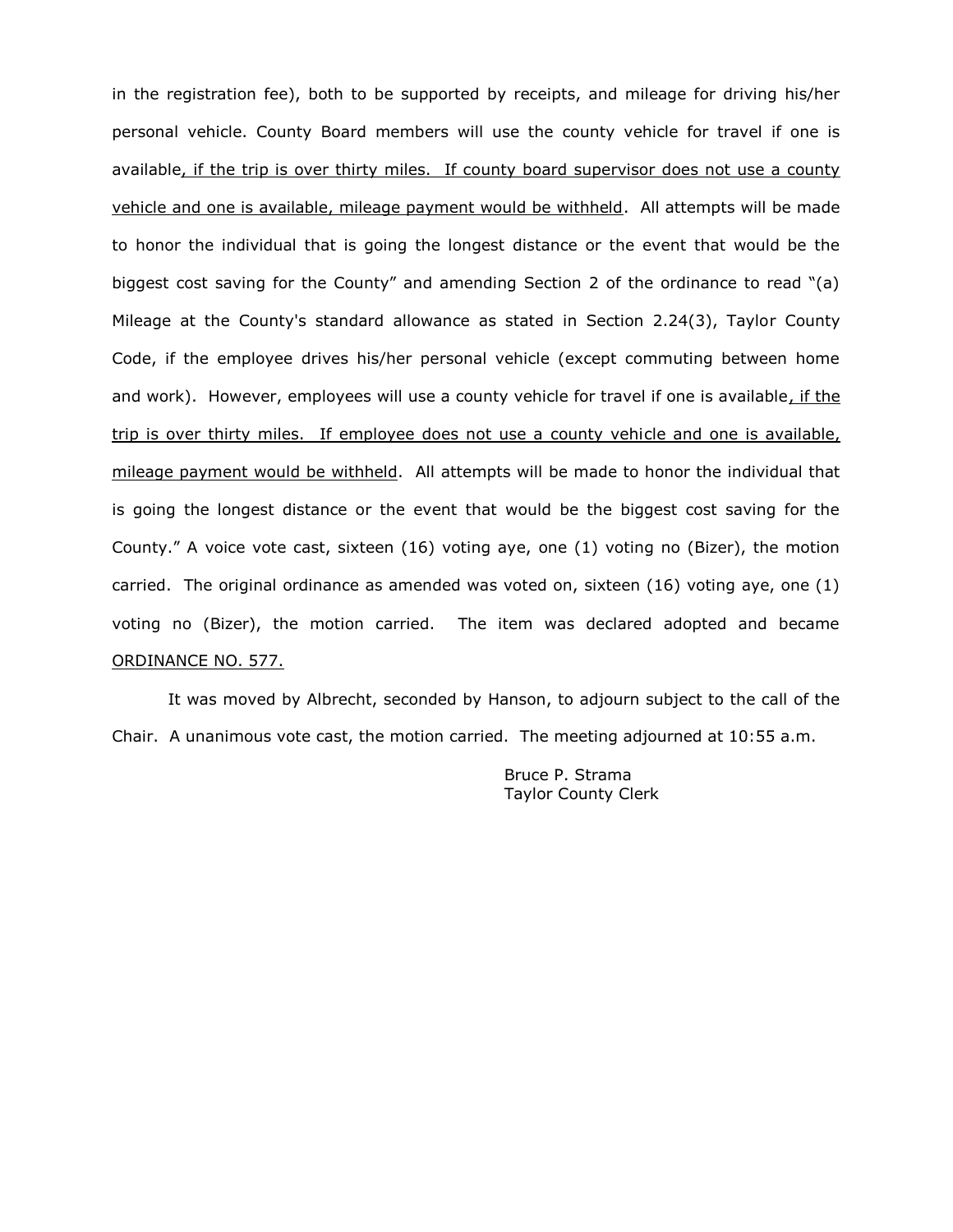### **TAYLOR COUNTY BOARD OF SUPERVISORS**

# **TUESDAY, APRIL 19, 2011**

#### **9:35 A.M.**

The Taylor County Board of Supervisors was called to order at 9:35 a.m. by Chairman Jim Metz on Tuesday, April 19, 2011, in the Third Floor County Board Room, Taylor County Courthouse, 224 South Second Street, Medford, WI 54451.

The Prayer of Divine Guidance was given by Pastor Ron Schuenke, New Life Apostolic Church, Medford, WI. The Pledge of Allegiance was led by Supervisor David Bizer.

Roll call was taken by County Clerk Bruce Strama. Fourteen (14) members were present, three (3) absent, (Seidl, Parent, Beadles is deceased). A quorum being present, the Board was declared in session. Supervisor Parent arrived at 9:37 a.m.

It was moved by Lewis, seconded by Albrecht, to approve the agenda with twentytwo (22) items. A unanimous vote cast, the motion carried.

Lori Weyers, President of Northcentral Technical College (NTC), and Paul Proulx, Chairperson of NTC Board of Trustees, were present regarding the expansion of Northcentral Technical College. They are not able to move forward with the project at this time due to issues with funding from the Economic Development Assistance program. They will reassess the project and want to reaffirm to the Board the commitment that they have to the Medford Community.

### **Docket No. 2011-1-1:**

APPOINTMENT AND A RESOLUTION TO APPROVE THE APPOINTMENT OF MYRON BROOKS AS DISTRICT 14 SUPERVISOR FOR THE REMAINDER OF THE CURRENT TERM.

RESPECTFULLY SUBMITTED: JIM METZ, COUNTY BOARD CHAIR

It was moved by Krug, seconded by Lewis, to adopt the resolution as submitted. A unanimous vote cast, the motion carried. The item was declared adopted and became RESOLUTION NO. 47.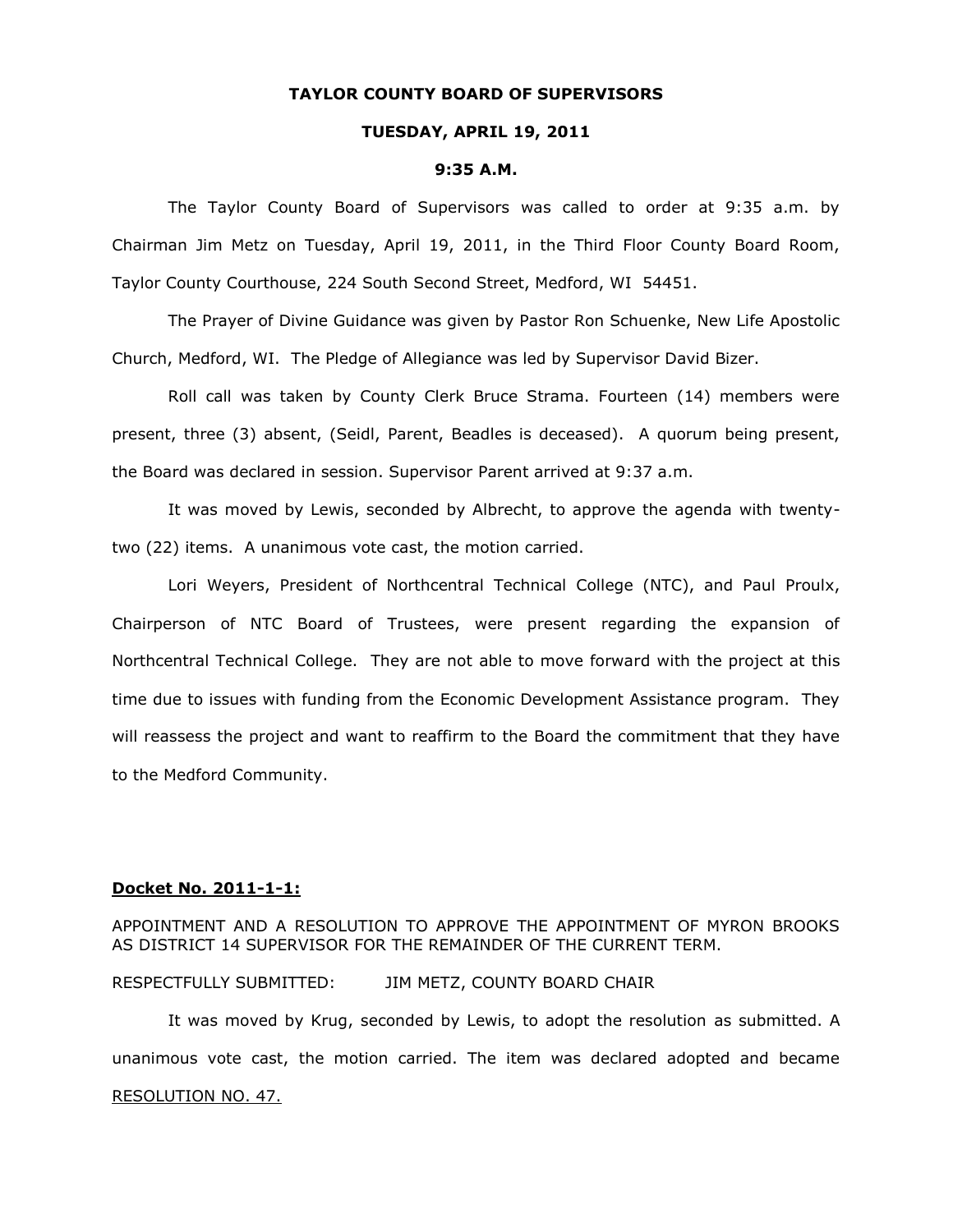County Board member Myron Brooks was sworn in by Judge Ann Knox-Bauer and acknowledged his oath of office.

It was moved by Ewan, seconded by Zenner, to approve the minutes of the December 21, 2010, Session as published. A unanimous vote cast, the motion carried.

County Clerk Bruce Strama read a letter to the board from Catholic Charities. A copy

of the letter and Annual Report will be on file in the County Board packet for safekeeping.

## **Docket No. 2011-1-2:**

A RESOLUTION EXPRESSING APPRECIATION TO FLORINA JOCHIMSEN FOR HER MANY YEARS OF SERVICE TO TAYLOR COUNTY.

RESPECTFULLY SUBMITTED: TAYLOR COUNTY COMMISSION ON AGING

It was moved by Mildbrand, seconded by Parent, to adopt the resolution as submitted. A unanimous vote cast, the motion carried. The item was declared adopted and became RESOLUTION NO. 48.

## **Docket No. 2011-1-3:**

A RESOLUTION EXPRESSING APPRECIATION TO WILLIAM BRENEMAN FOR HIS MANY YEARS OF SERVICE TO TAYLOR COUNTY.

RESPECTFULLY SUBMITTED: LAW ENFORCEMENT AND EMERGENCY SERVICES COMMITTEE

It was moved by Mildbrand, seconded by Parent, to adopt the resolution as submitted. A unanimous vote cast, the motion carried. The item was declared adopted and became RESOLUTION NO. 49.

### **Docket No. 2011-1-4:**

A RESOLUTION EXPRESSING APPRECIATION TO RUSSELL BLENNERT FOR HIS MANY YEARS OF SERVICE TO TAYLOR COUNTY.

RESPECTFULLY SUBMITTED: HUMAN SERVICES BOARD

It was moved by Mildbrand, seconded by Parent, to adopt the resolution as submitted. A unanimous vote cast, the motion carried. The item was declared adopted and

# became RESOLUTION NO. 50.

Chairman Jim Metz presented retirement plaques to Florina Jochimsen, William Breneman, and Russell Blennert for their years of service to Taylor County.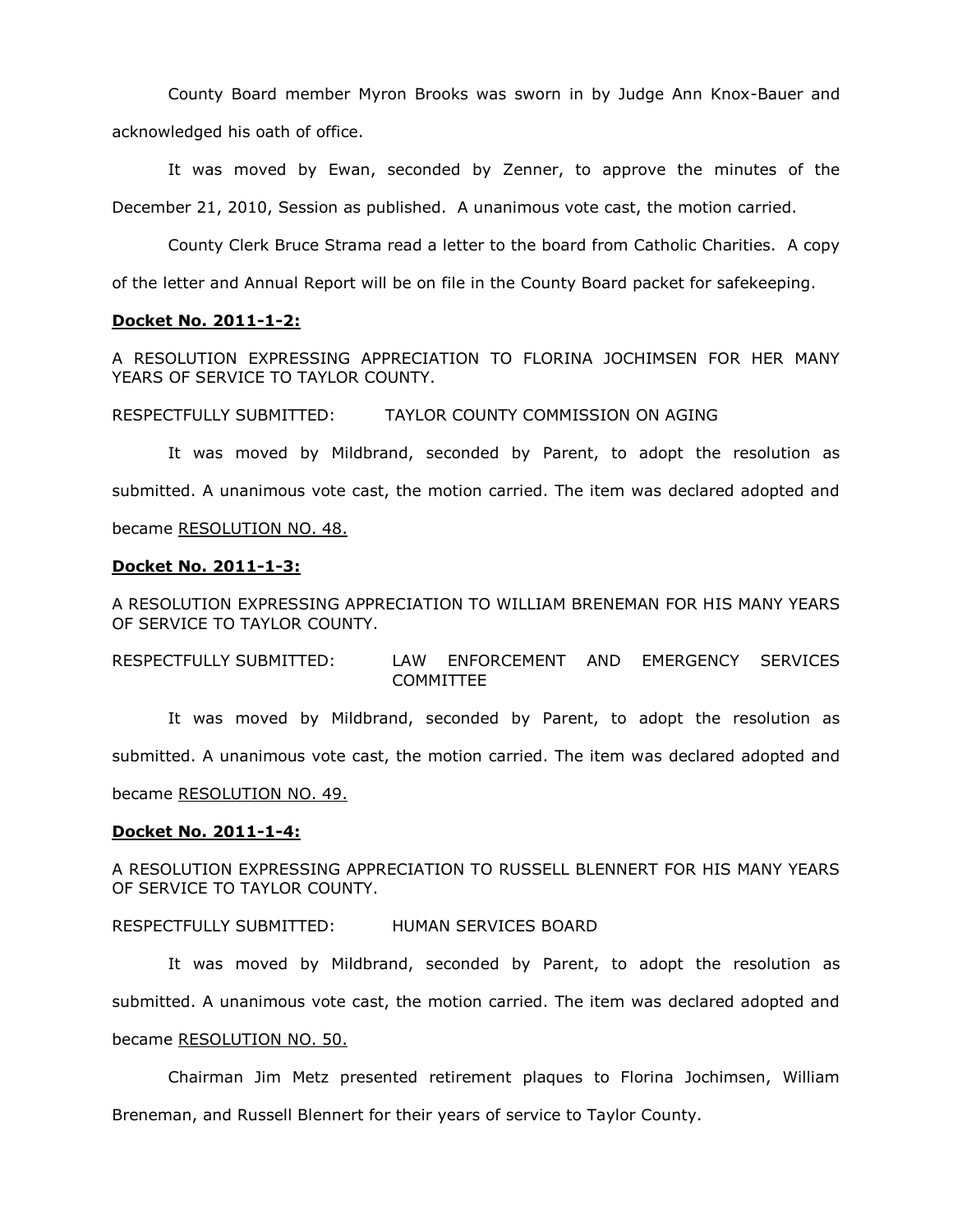### **Docket No. 2011-1-5:**

A RESOLUTION IN MEMORIAM OF ALLEN D. BEADLES.

#### RESPECTFULLY SUBMITTED: JIM METZ, COUNTY BOARD CHAIR

It was moved by Thums, seconded by Lewis, to adopt the resolution as submitted. A unanimous vote cast, the motion carried. The item was declared adopted and became RESOLUTION NO. 51.

Chairman Jim Metz presented a copy of the resolution to Gary Beadles, son of Allen Beadles.

The Rules of the Board, Chapter 2 of the Taylor County Code, were then acted on. It was moved by Lewis, seconded by Bizer, to amend Section 2.08 (6) (a), Organization, to read "(a) The committee shall review the budget of the Veteran's Service Office before the budget is adopted by the County Board and shall act as the liaison between the office and the County Board. The committee shall not encroach upon the jurisdiction of the Veteran's Service Commission established under Section 45.81, Wisconsin State Statutes." A unanimous vote cast, the motion carried.

Marie Koerner and Brad Ruesch were appointed as ballot clerks.

The next item on the agenda was the election of the member of the Executive Committee.

Corporation Counsel Ken Schmiege stated that Charles Zenner should be moved to First Vice Chair and hold election of the Second Vice Chair. He also stated that for the Highway Committee we would just have a nomination and election of a member and no movement was needed as we were not electing a chair on that committee.

## **2 ND VICE CHAIR NOMINATIONS:**

Dennis Fuchs, Dave Lemke, Lester Lewis, Scott Mildbrand, Dave Krug, John Werner III

Supervisors Fuchs, Krug and Werner declined the nomination.

# **2 ND VICE CHAIR ELECTION:**

 $1^{ST}$  BALLOT: Lewis - 9, Mildbrand - 5, Lemke - 2

Supervisor Lewis was declared the  $2^{nd}$  Vice Chair.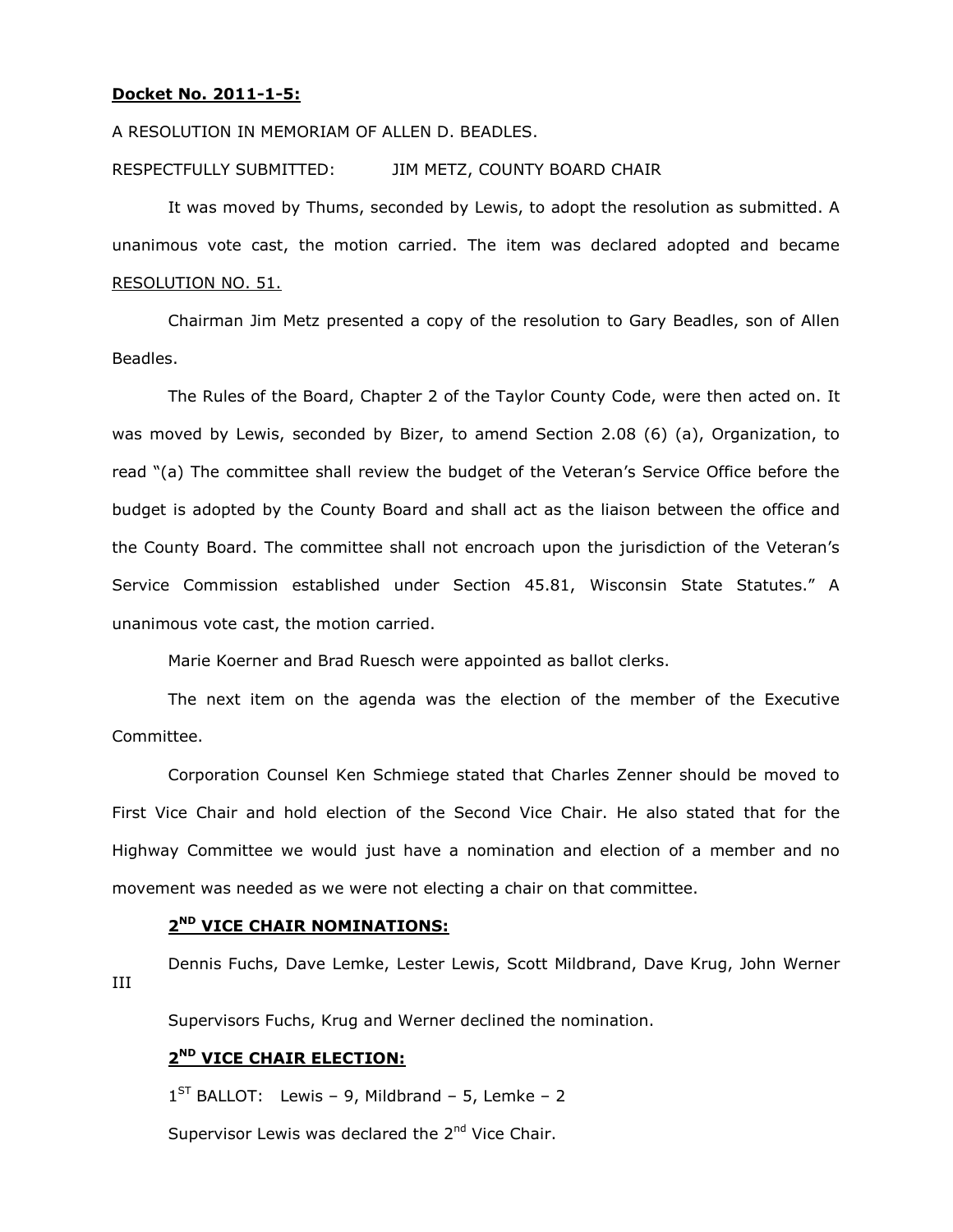The Executive Committee members are Jim Metz as Chair, Charles Zenner as  $1<sup>st</sup>$  Vice Chair, and Lester Lewis as 2<sup>nd</sup> Vice Chair.

### **MEMBER OF HIGHWAY COMM. NOMINATIONS:**

Ray Soper, Rollie Thums, Myron Brooks, Scott Copenhaver, Dave Lemke, Dave Bizer Supervisor Bizer declined the nomination.

# **MEMBER OF HIGHWAY COMM. ELECTION:**

 $1^{ST}$  BALLOT: Soper – 6, Thums – 2, Brooks – 1, Copenhaver – 2, Lemke – 5

Supervisors Thums and Brooks withdrew from the election.

2<sup>ND</sup> BALLOT: Soper – 7, Copenhaver – 1, Lemke – 7

Supervisor Copenhaver withdrew from the election.

3<sup>RD</sup> BALLOT: Soper – 8, Lemke – 7, Unsigned -  $1$ 

 $4^{TH}$  BALLOT: Soper - 8, Lemke - 7, Unsigned - 1

Linda Daniels instructed the committee that the ballot had to be signed to be valid.

 $5<sup>TH</sup>$  BALLOT: Soper – 9, Lemke – 7

Supervisor Soper was declared the Member of the Highway Committee.

The Highway Committee members are Charles Zenner as Chair, Ray Soper, John

Werner III, Dennis Fuchs, and Scott Mildbrand.

The County Board recessed from 10:30 a.m. to 11:06 a.m. to allow the Committee on Committees and Rules to meet to make recommendations to the standing committees.

The County Board reconvened at 11:06 a.m.

Chairman Metz appointed Dave Krug to be a member of the Finance Committee. Finance Committee members are as follows: Fred Parent, Chair; Charles Zenner, Scott Mildbrand, Dave Krug and Dennis Fuchs.

The Committee on Committee and Rules members will remain the same with Jim Metz as Chair, Fred Parent, Lester Lewis, Diane Albrecht, John Werner III, and Charles Zenner.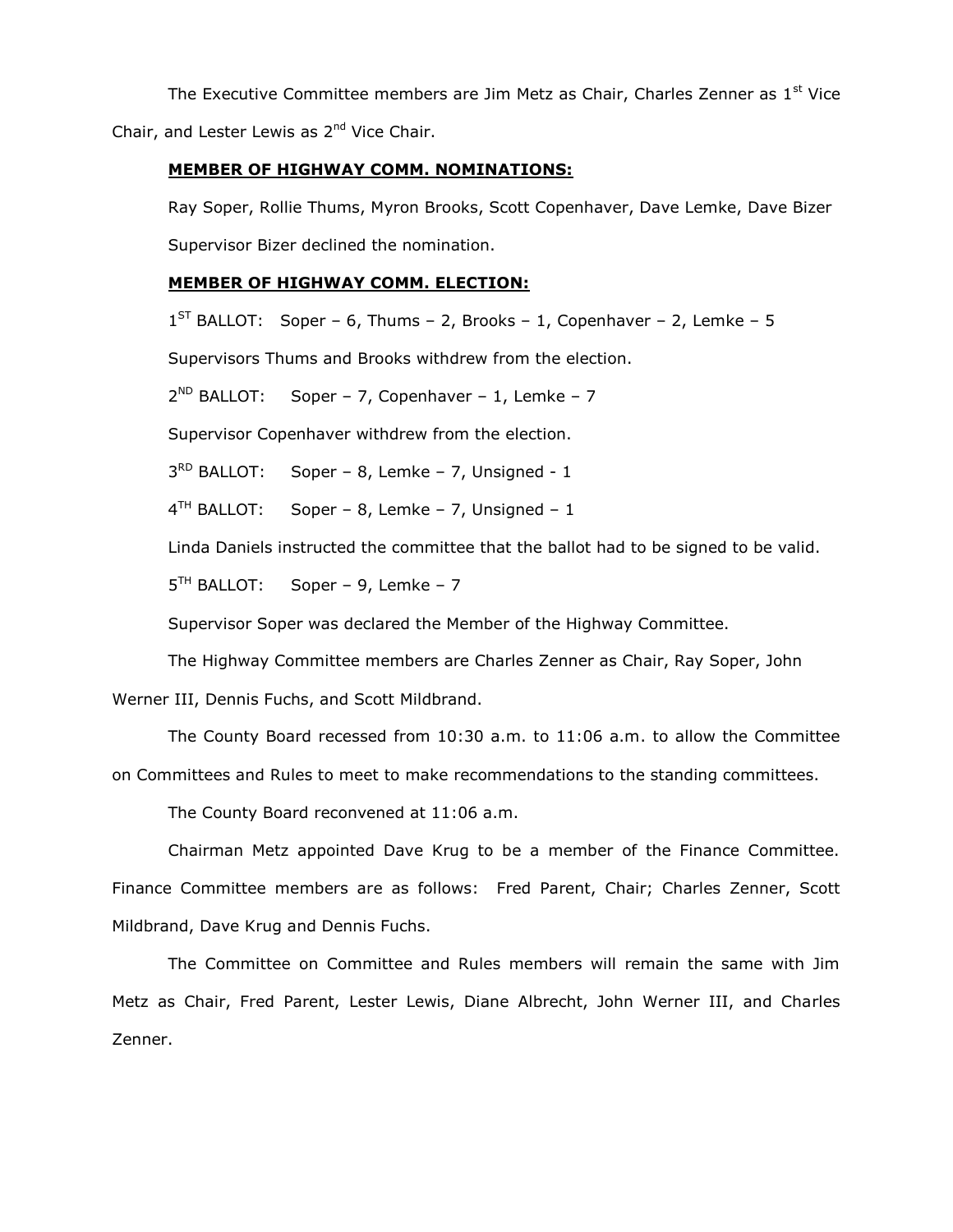It was moved by Parent, seconded by Zenner, to approve the Committee on

Committees and Rules recommendations to the standing committees. A unanimous vote

cast, the motion carried. The committee appointments are as follows:

**PERSONNEL COMMITTEE:** Fred Parent, Chair; Charles Zenner; Lester Lewis; James G. Seidl; Dave Bizer

**LAW ENFORCEMENT & EMERGENCY SERVICES:** James G. Seidl, Chair; Fred Parent; Lester Lewis; Dave Lemke; John Werner III

**BOARD OF HEALTH:** Lester Lewis, Chair; Ray Soper; Scott Copenhaver; Rollie Thums; Regina Syryczuk; Pat Mertens; Carol Tuma; Terrie Flandermeyer

**HUMAN SERVICES BOARD:** Dave Bizer, Chair; Roger Ewan; Dave Krug; Dave Lemke; Rollie Thums; Scott Copenhaver; Rose Madlon; vacant position; Vicki Duffy

**FORESTRY & RECREATION COMMITTEE:** Charles Zenner, Chair; Dave Bizer; Scott Mildbrand; Mike Roiger

**ZONING COMMITTEE:** John Werner III, Chair; Dave Lemke; Dennis Fuchs

**SOLID WASTE & RECYCLING COMMITTEE:** John Werner III, Chair; Dave Lemke; Dennis Fuchs; Mike Roiger; Larry Ziembo; Barbara Kallenbach; John Fales; Larry Peterson, ex officio; Arlen Albrecht, ex officio

**LAND INFORMATION COMMITTEE:** Lester Lewis, Chair; Ray Soper; David Krug; Craig Amundson; Dan Olson

**BUILDINGS, GROUNDS & PARKS COMMITTEE:** Diane Albrecht, Chair; Lester Lewis; Charles Zenner; Bruce Strama, ex officio

**COMMISSION ON AGING:** Diane Albrecht, Chair; Rollie Thums; Darla Jochimsen; Joyce Peterson; Paula Dubiak; Charlotte Brooks; Mary Bix; John Agen; Judy Troyk; Diane Niggemann, ex officio

**EDUCATION COMMITTEE:** Rollie Thums, Chair; Myron Brooks; Roger Ewan

**INFORMATION TECHNOLOGY COMMITTEE:** Dave Bizer, Chair; James G. Seidl; Roger Ewan; Carmen Thiede; Allen Poehnelt; Melissa Seavers, ex officio

**AIRPORT COMMITTEE:** John Werner III, Chair; Diane Albrecht; Fred Parent; Gary Machon; Roger Emmerich

**HOUSING AUTHORITY:** Charles Webster, Chair; Tammy Mann; Scott Copenhaver; Roger Ewan; Joe Tomandl; Casie Haubert

**TOURISM COMMITTEE:** Diane Albrecht, Chair; Dave Lemke; Scott Copenhaver; Krist Punzel; Paul Webb; Gary Jensen; Carol Mudgett; Arlen Albrecht, ex officio; Bruce Strama, ex officio

**RAILS-TO-TRAILS COMMISSION:** Dave Lemke, Chair; Marvin Kuenne; Don Albers; Bob Meyer; Mike Roiger, alternate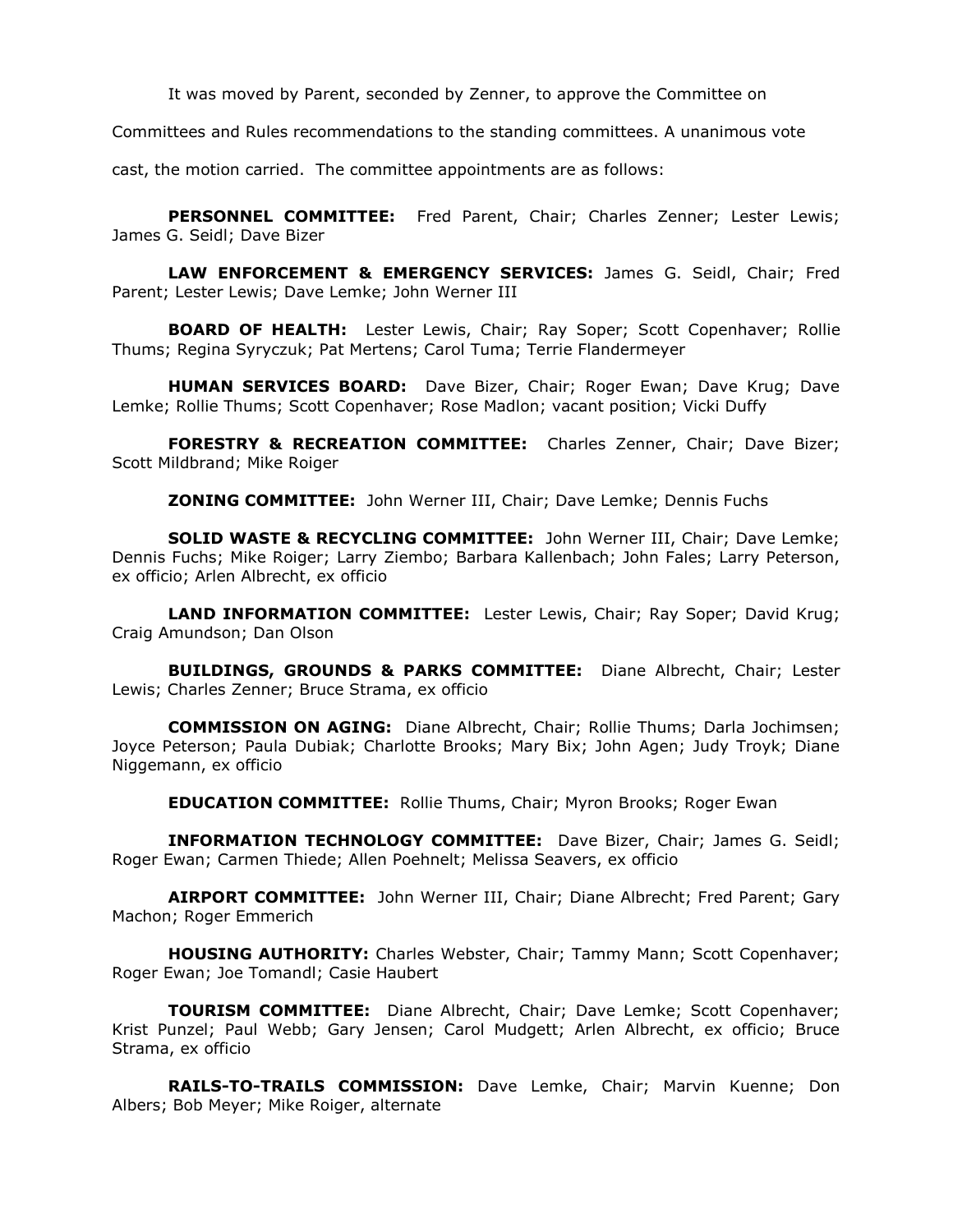**TRAFFIC SAFETY COMMISSION:** Jess Sackmann; Bruce Daniels; Nick Synol; Jeff Olson, Traffic Safety, DOT Northwest Region; Douglas Notbohm, Dist. 6 State Patrol; Chris Gengler; Karl Kelz; Dorothy Falasky; James G. Seidl; Diane Niggemann; Thomas A. Knoop, DOT; Michael Wellner; Ken Coyer; Pat Sullivan

**VETERANS SERVICE COMMITTEE:** James G. Seidl, Chair; Ray Soper; Rollie Thums

**VETERANS SERVICE COMMISSION:** Barry Anderson; Donald Schindler; Rev. Warren Behling

**CEP REPRESENTATIVE:** Rollie Thums; Scott Copenhaver, Alternate

**CO REP. TO NWRP COMMISSION:** Rollie Thums; Scott Copenhaver, Alternate

**INDIANHEAD COMMUNITY ACTION AGENCY:** Scott Copenhaver; Rollie Thums, Alternate

**LOCAL EMERGENCY PLANNING COMMITTEE:** James G. Seidl, Chair; Craig Amundson; Don Albers; Larry Peterson; Kathy Danen; Mike Danen; Patty Krug; Scott Lindow; George Marks; Jess Sackmann; Mark Kind; Michael Schaefer; Rhonda Reynolds; Sue Faber; Harry Sweda; Patrick Rose; Chris Gengler; John Fales; Russ Bullis; Mary Williams; Carol O'Leary; Tom Tallier; Fred Ebert

**LIBRARY BOARD:** James G. Seidl, Chair; Joe Greget; Darlene Wellner; Donna Walbeck; Angela Woyak; Eileen Grunseth; Marcy Thiede

**ECONOMIC DEVELOPMENT COMMITTEE:** Jim Metz, Chair; Fred Parent; Mike Wellner; Bill Breneman; John Lorenz; Wayne Tlusty; Greg Brunner; Lester Lewis; Debbie Conway; Vern Pernsteiner; Steve Deml; Bruce Strama, ex officio; Arlen Albrecht, ex officio; Sue Emmerich, ex officio

**FAIR BOARD REPRESENTATIVE:** Charles Zenner

**TRANSPORTATION COORDINATION:** Dave Bizer, Chair; Diane Albrecht; Rollie Thums

**LAND USE ADVISORY COMMITTEE:** John Werner III; Lester Lewis; Tim Peterson; Dan Olson; Cathy Mauer; Patricia Smith; Joe Sweda; Mike Roiger; Brian Kulas; Terry Schultz; Joyce Balciar; Allan Mueller; Greg Knight

**FAMILY SUPPORT PROGRAM ADVISORY COMMITTEE:** Olusola Adedokun; Kim Lewandowski; Lori Willner; Donna Kalmon; Michele Armbrust; Joseph Greget; Amber Fallos

**COP/LONG-TERM SUPPORT ADVISORY COMMITTEE:** Shirley Sloniker, Chair; Dennis Fuchs; Roger Ewan; Ingrid Purvis; Diane Niggemann; Judy Fillmore; Cheryl Ketelhut; vacant position; Shirley Kleist; Nancy Nelson; Frances Smith; Nancy Doberstein; Amber Fallos

**W-2 COMMUNITY STEERING COMMITTEE:** Arlen Albrecht, Chair; Peggy Kellnhofer; Susan Hady; Father Gerard Willger; Sharon Ludwig; Kathy Danen; Jill Koenig; Dan Harrell; Susie Nicks; Paul Thornton; Len Hamman; Sue Emmerich; Kris O'Leary

**MINING COMMITTEE:** Rollie Thums, Chair; Roger Ewan; Scott Copenhaver; Ray Soper; Dennis Fuchs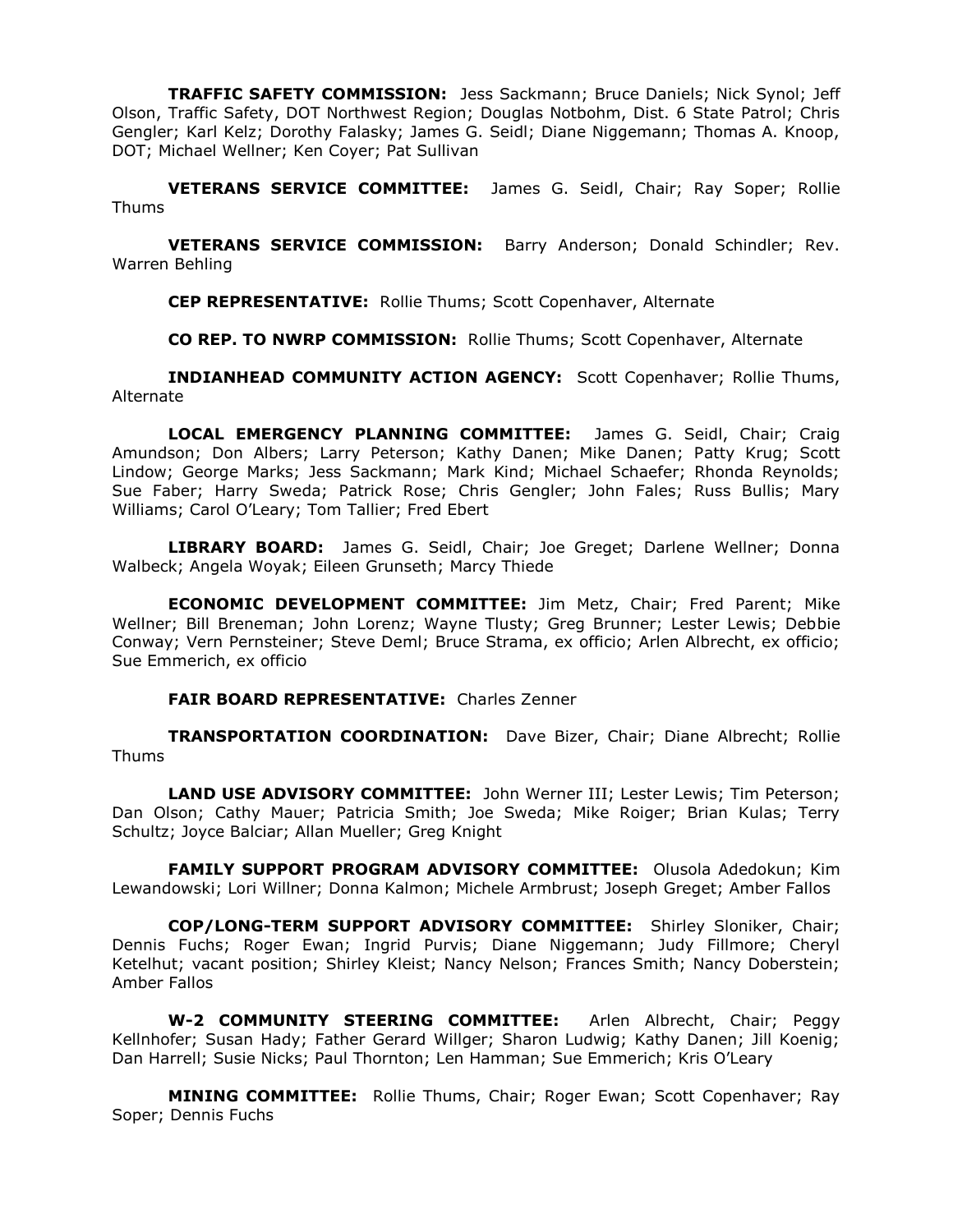**BOARD OF ADJUSTMENTS:** Robert Prokop; Ray Mallo; David Krug; Ed Schlosser, alternate; Leroy Jensen, alternate

**EMERGENCY MEDICAL:** Chris Gengler; Craig Amundson; Jess Sackmann; Harry Sweda

### **Docket No. 2011-1-6:**

A RESOLUTION URGING ADEQUATE FEDERAL FUNDING OF THE COMMUNITY SERVICES BLOCK GRANT TO ALLOW CONTINUED SERVICES PROVIDED BY THE INDIANHEAD COMMUNITY ACTION AGENCY.

RESPECTFULLY SUBMITTED: SCOTT COPENHAVER, DISTRICT 15 SUPERVISOR

It was moved by Copenhaver, seconded by Lemke, to adopt the resolution as

submitted. A unanimous vote cast, the motion carried. The item was declared adopted and

became RESOLUTION NO. 52.

#### **Docket No. 2011-1-7:**

A RESOLUTION FOR APPROVAL OF THE REVISED TAYLOR COUNTY LAND AND WATER RESOURCE MANAGEMENT PLAN.

#### RESPECTFULLY SUBMITTED: LAND CONSERVATION COMMITTEE

It was moved by Krug, seconded by Ewan, to adopt the resolution as submitted. Supervisor Thums stated that on page C-1 of the Plan that the Rib Lake Area Fish & Game Association was omitted as a Private Source. Steve Oberle, Conservationist, stated that he would make that change and forward a corrected copy to the County Board office for recordkeeping. A unanimous vote cast, the motion carried. The item was declared adopted and became RESOLUTION NO. 53.

#### **Docket No. 2011-1-8:**

A RESOLUTION REQUESTING DECLARATION OF THE SECOND SATURDAY IN MAY AS INTERNATIONAL MIGRATORY BIRD DAY AND AUTHORIZATION FOR TAYLOR COUNTY TO APPLY AND IMPLEMENT CRITERIA FOR "BIRD DAY" RECOGNITION.

RESPECTFULLY SUBMITTED: TOURISM COMMITTEE AND LAND CONSERVATION COMMITTEE

It was moved by Mildbrand, seconded by Albrecht, to adopt the resolution as submitted. Claire Romanak from the Chequamegon Bird Club was present to answer any question regarding the resolution. A unanimous vote cast, the motion carried. The item was declared adopted and became RESOLUTION NO. 54.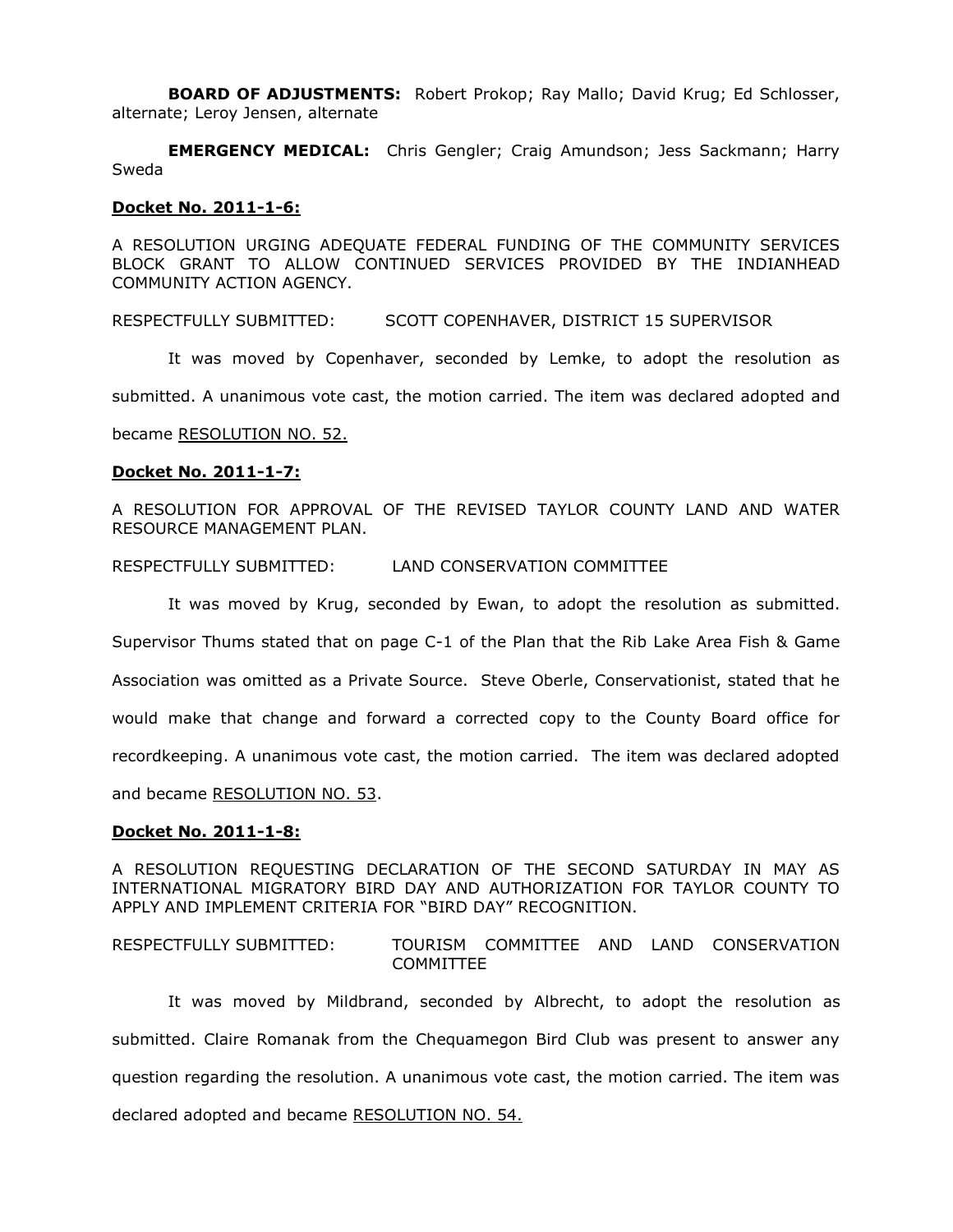# **Docket No. 2011-1-9:**

A RESOLUTION REQUESTING ENVIRONMENTAL IMPACT FEES TO FUND A PROJECT ON THE WEST SIDE OF THE COURTHOUSE TO INCLUDE REPAIR OF THE COLLAPSED SEWER AND FAULTY RETAINING WALL AND RELATED LANDSCAPING.

RESPECTFULLY SUBMITTED: BUILDINGS, GROUNDS AND PARKS COMMITTEE AND FINANCE COMMITTEE

It was moved by Lewis, seconded by Albrecht, to adopt the resolution as submitted. Larry Brandl, Accountant, was present to answer questions from the board concerning the resolution. Supervisor Thums opposed taking it out of the fund. A roll call vote cast, thirteen (13) voting aye, three (3) voting no (Thums, Copenhaver, Soper), one (1) absent (Seidl), the motion carried. The item was declared adopted and became RESOLUTION NO. 55.

# **Docket No. 2011-1-10:**

A RESOLUTION INCREASING UNIVERSITY OF WISCONSIN-EXTENSION AGRICULTURE EDUCATOR POSITION FROM FIFTY PERCENT TO SIXTY PERCENT.

RESPECTFULLY SUBMITTED: AG & EXTENSION EDUCATION COMMITTEE

It was moved by Krug, seconded by Lewis, to bring to the floor for consideration. Dave Krug addressed the board regarding the resolution. He explained the resolution was approved by the Extension Committee and rejected by the Finance Committee. It was then moved by Krug, seconded by Thums, to table the resolution until the Extension Committee may bring this back to the Finance Committee. A unanimous vote cast, the motion carried. The resolution is tabled.

### **Docket No. 2011-1-11:**

AN ORDINANCE TO AMEND SECTION 29.01 (5)(b), STATUTORY AUTHORIZATION, FINDING OF FACT, STATEMENT OF PURPOSE, TITLE AND GENERAL PROVISIONS, FLOODPLAIN ZONING, TAYLOR COUNTY CODE.

RESPECTFULLY SUBMITTED: ZONING COMMITTEE AND JIM METZ, COUNTY BOARD **CHAIR** 

It was moved by Fuchs, seconded by Lemke, to adopt the ordinance as submitted. A unanimous vote cast, the motion carried. The item was declared adopted and became ORDINANCE NO. 573.

**Docket No. 2011-1-12:**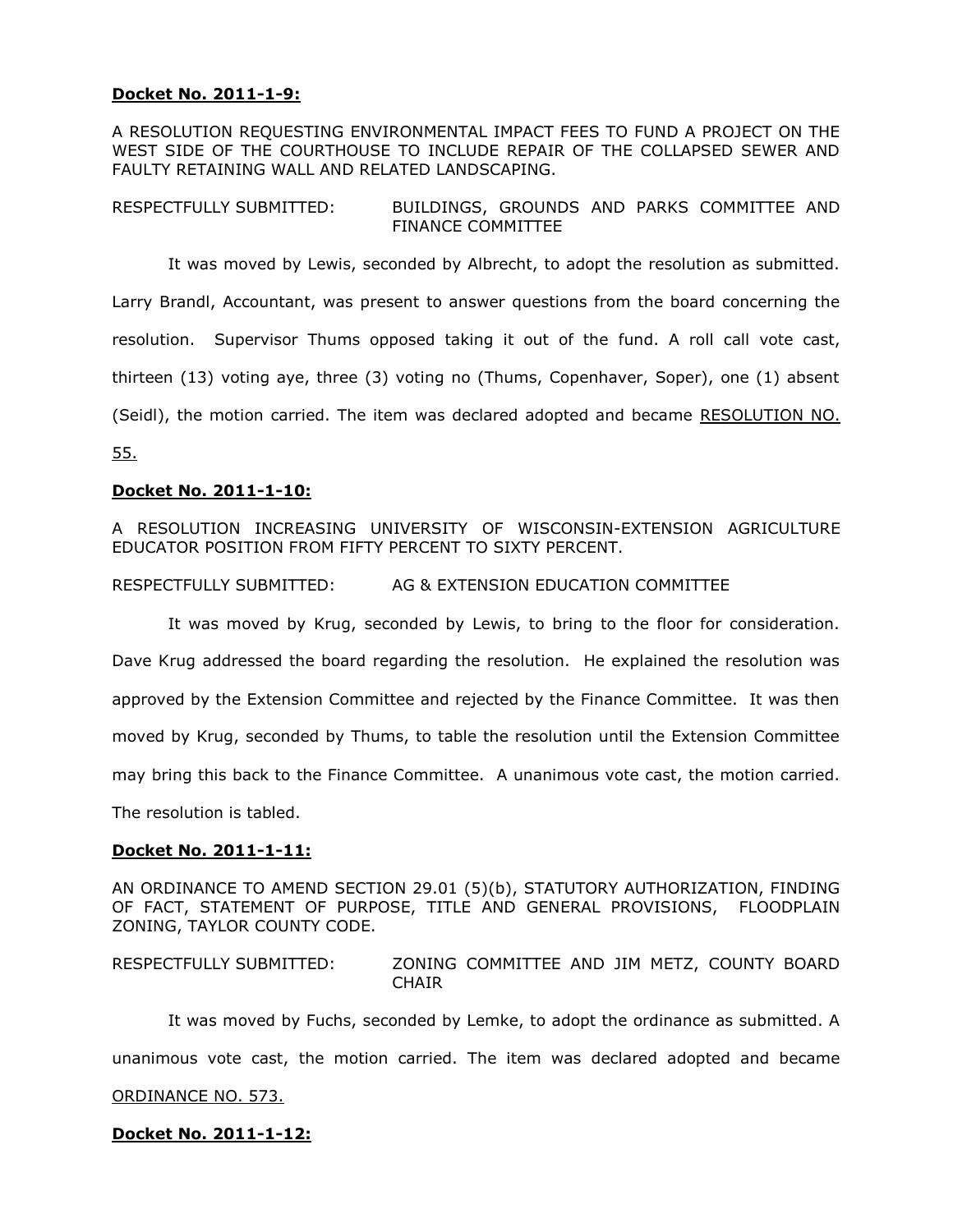A RESOLUTION OPPOSING ELIMINATION OF RECYCLING REQUIREMENTS AND OPPOSING ELIMINATION OF RECYCLING GRANT PROGRAMS.

RESPECTFULLY SUBMITTED: SOLID WASTE AND RECYCLING COMMITTEE

It was moved by Krug, seconded by Soper, to adopt the resolution as submitted. A unanimous vote cast, the motion carried. The item was declared adopted and became RESOLUTION NO. 56.

## **Docket No. 2011-1-13:**

RESOLUTION TO ESTABLISH POLICY FOR THE USE OF LAND ACQUISITION ACCOUNT (101- 57120) FUNDS FOR OTHER THAN COUNTY FOREST LAND ACQUISITON.

RESPECTFULLY SUBMITTED: FORESTRY & RECREATION COMMITTEE AND FINANCE COMMITTEE

It was moved by Bizer, seconded by Parent, to adopt the resolution as submitted. It was moved by Thums, seconded by Fuchs, to amend the resolution by amending item number three (3) on the resolution to state "A two-thirds vote by the County Board is required for any funding from Account Number 101-57120." A roll call vote cast for the amendment, twelve (12) voting aye, four (4) voting no (Bizer, Zenner, Albrecht, Metz), one (1) absent (Seidl), the motion carried. A roll call vote cast on the resolution as amended, twelve (12) voting aye, four (4) voting no (Bizer, Zenner, Albrecht, Metz), one (1) absent (Seidl), the motion carried. The item was declared adopted and became RESOLUTION NO. 57.

# **Docket No. 2011-1-14:**

A RESOLUTION TO OPPOSE THE CENTRALIZATION OF ECONOMIC SUPPORT PROGRAMS AS PROPOSED IN THE GOVERNOR'S BIENNIUM BUDGET.

RESPECTFULLY SUBMITTED: DAVE BIZER, HUMAN SERVICES BOARD CHAIR

It was moved by Bizer, seconded by Lemke, to adopt the resolution as submitted. A voice vote cast, fifteen (15) voting aye, one (1) voting no (Thums), one (1) absent (Seidl), the motion carried. The item was declared adopted and became RESOLUTION NO. 58.

It was moved by Parent, seconded by Zenner, to approve the Report of 2010 Contingency & General Fund Transfers. A unanimous vote cast, the motion carried.